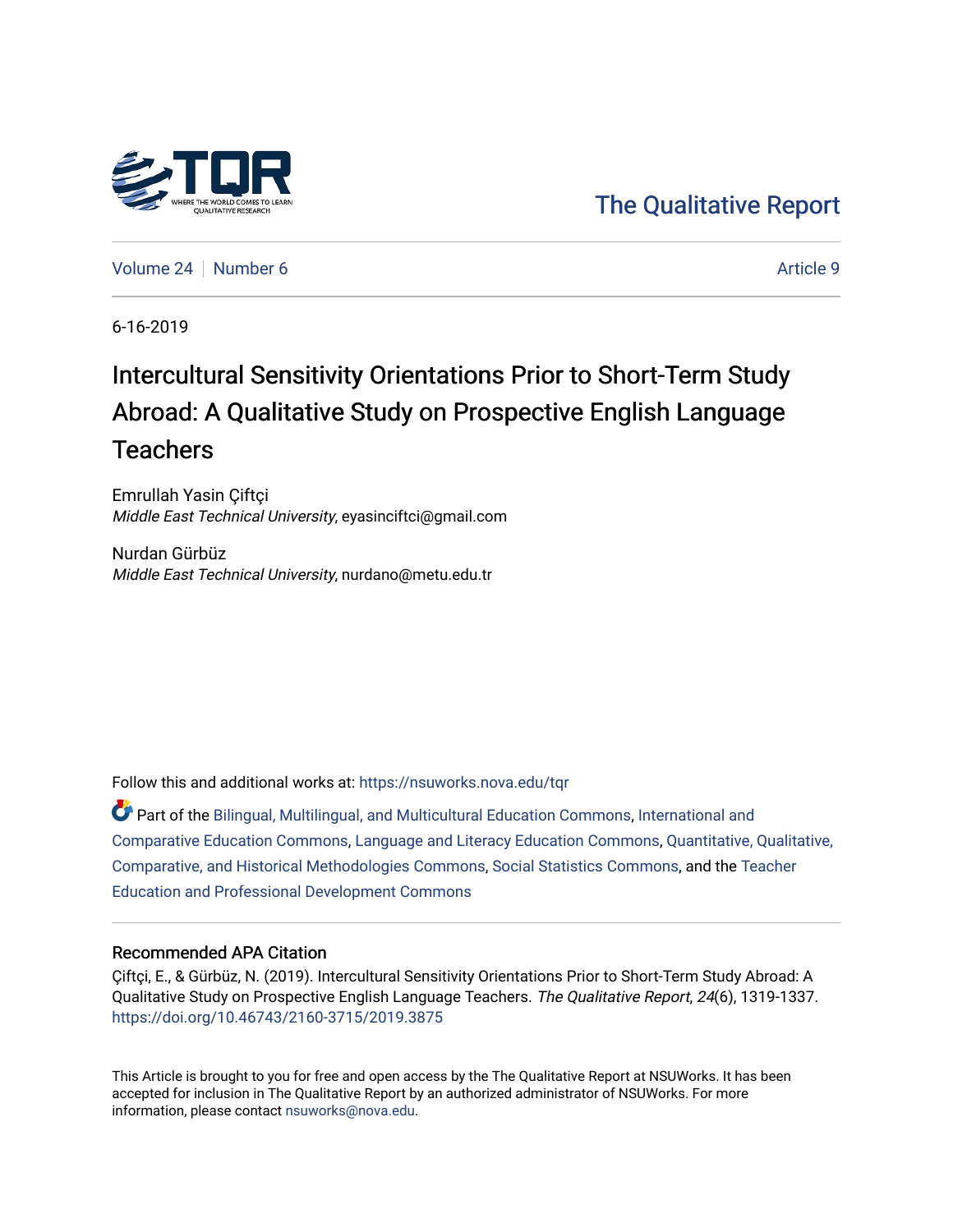# **Qualitative Research Graduate Certificate** Indulge in Culture



Exclusively Online . 18 Credits

**LEARN MORE** 

# Intercultural Sensitivity Orientations Prior to Short-Term Study Abroad: A Qualitative Study on Prospective English Language Teachers

# Abstract

Short-term study abroad programs can contribute to the multidimensional development of prospective language teachers. However, participants' intercultural sensitivity orientations prior to the mobility period can significantly influence the quality and quantity of the outcomes gained from such programs. Therefore,in this qualitative case study, we explored the intercultural sensitivity orientations of a cohort of prospective language teachers from Turkey who prepared to study at three different universities in Italy. We also explored the participants' perspectives regarding the potential contributions of short-term study abroad to their ongoing language teacher education processes. Following an interpretive analysis of qualitative data, our findings revealed that the participants aligned largely with ethnocentrism although there were individual differences concerning the levels of intercultural sensitivity. Their intercultural perspectives generally lacked complexity and reflected popular, unwarranted discourses surrounding study abroad. Based on these findings and discussions, we made several recommendations for further research and preparation of future participants.

# Keywords

Intercultural Sensitivity, Interculturality, Short-Term Study Abroad, International Exchange Programs, Language Teacher Education, Qualitative Case Study

# Creative Commons License



This work is licensed under a [Creative Commons Attribution-Noncommercial-Share Alike 4.0 International](https://creativecommons.org/licenses/by-nc-sa/4.0/)  [License](https://creativecommons.org/licenses/by-nc-sa/4.0/).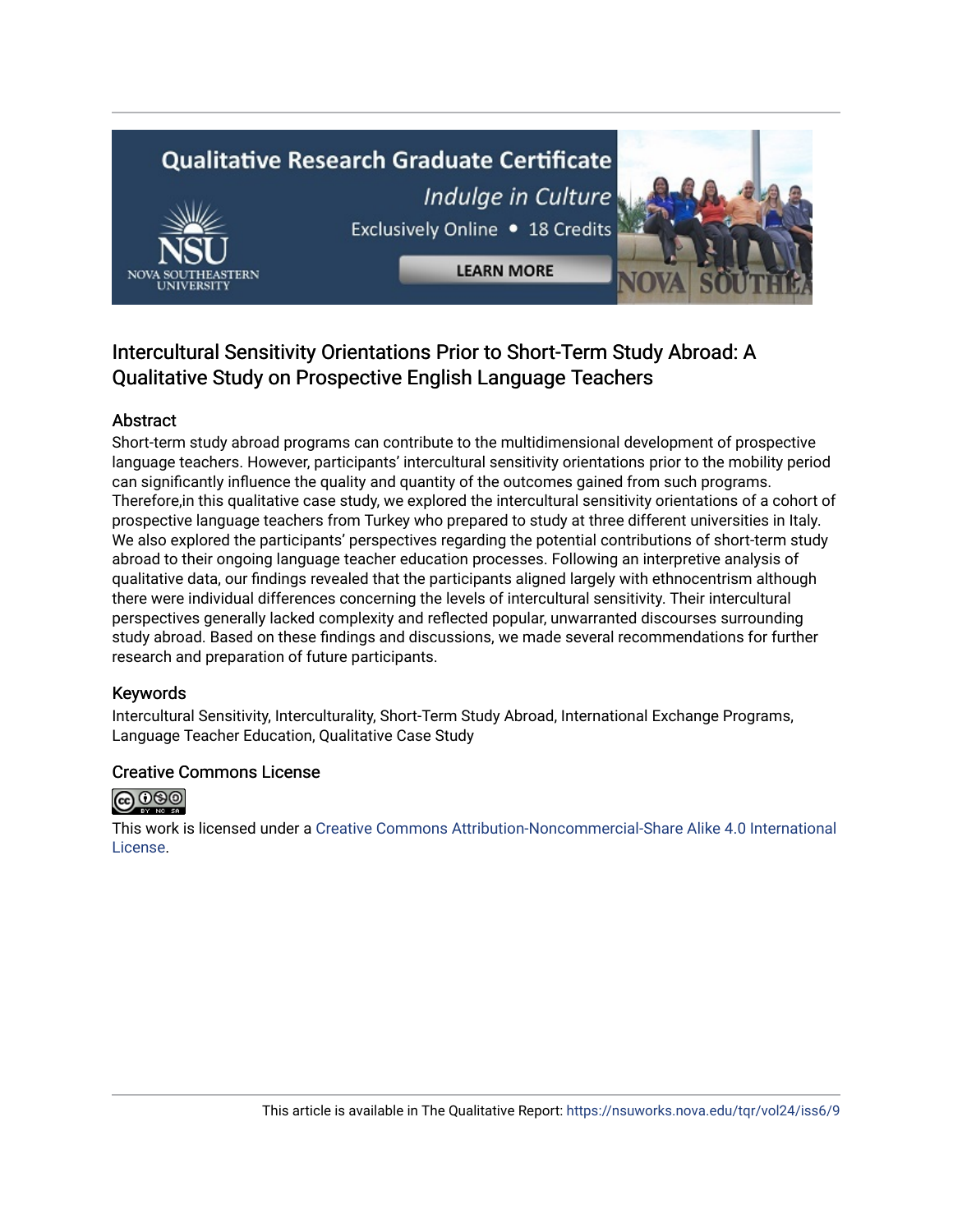

# **Intercultural Sensitivity Orientations Prior to Short-Term Study Abroad: A Qualitative Study on Prospective English Language Teachers**

Emrullah Yasin Çiftçi and Nurdan Gürbüz Middle East Technical University, Ankara, Turkey

*Short-term study abroad programs can contribute to the multidimensional development of prospective language teachers. However, participants' intercultural sensitivity orientations prior to the mobility period can significantly influence the quality and quantity of the outcomes gained from such programs. Therefore, in this qualitative case study, we explored the intercultural sensitivity orientations of a cohort of prospective language teachers from Turkey who prepared to study at three different universities in Italy. We also explored the participants' perspectives regarding the potential contributions of short-term study abroad to their ongoing language teacher education processes. Following an interpretive analysis of qualitative data, our findings revealed that the participants aligned largely with ethnocentrism although there were individual differences concerning the levels of intercultural sensitivity. Their intercultural perspectives generally lacked complexity and reflected popular, unwarranted discourses surrounding study abroad. Based on these findings and discussions, we made several recommendations for further research and preparation of future participants. Keywords: Intercultural Sensitivity, Interculturality, Short-Term Study Abroad, International Exchange Programs, Language Teacher Education, Qualitative Case Study*

## **Introduction**

With the advent of complex technological and transportation activities, people navigate, more than ever, across different social spheres, and thus need to develop knowledge, skills, and attitudes to behave and communicate across these social contexts (Spitzberg & Changnon, 2009; Wilkinson, 2012). In that regard, a number of scholars have underscored a pressing need to integrate intercultural (communicative) competence (IC) into educational agendas so that the world can be transformed into a state in which every living being learns from one another and continues to transform the social realms (Deardorff, 2006; Fantini, 2009; Spitzberg & Changnon, 2009). This ethos of IC encourages people to exhibit humility and see the world from alternative perspectives and, therefore, paves the way for dialogue and collaboration with people from diverse backgrounds.

In language education, the recognition and promotion of IC is not a luxury. As Baker (2011) argues, there is no target culture(s) to include in language education; instead, there is a world of ambiguities and challenges that should be embraced and managed by both teachers and learners through non-essentialist and critical perspectives (Holliday, 2011). Such a task might be challenging to achieve with every single language learner, but it is not impossible with interculturally competent language teachers. In that regard, language teachers are expected to develop an awareness of global interconnectivity, respect diversity, and embrace social justice (Cushner, 2011; Phillion & Malewski, 2011), thus, for the interests of this article, to develop critical interculturality. A language teacher, who embraces critical interculturality, can help culturally and linguistically diverse students grow and can prepare them for an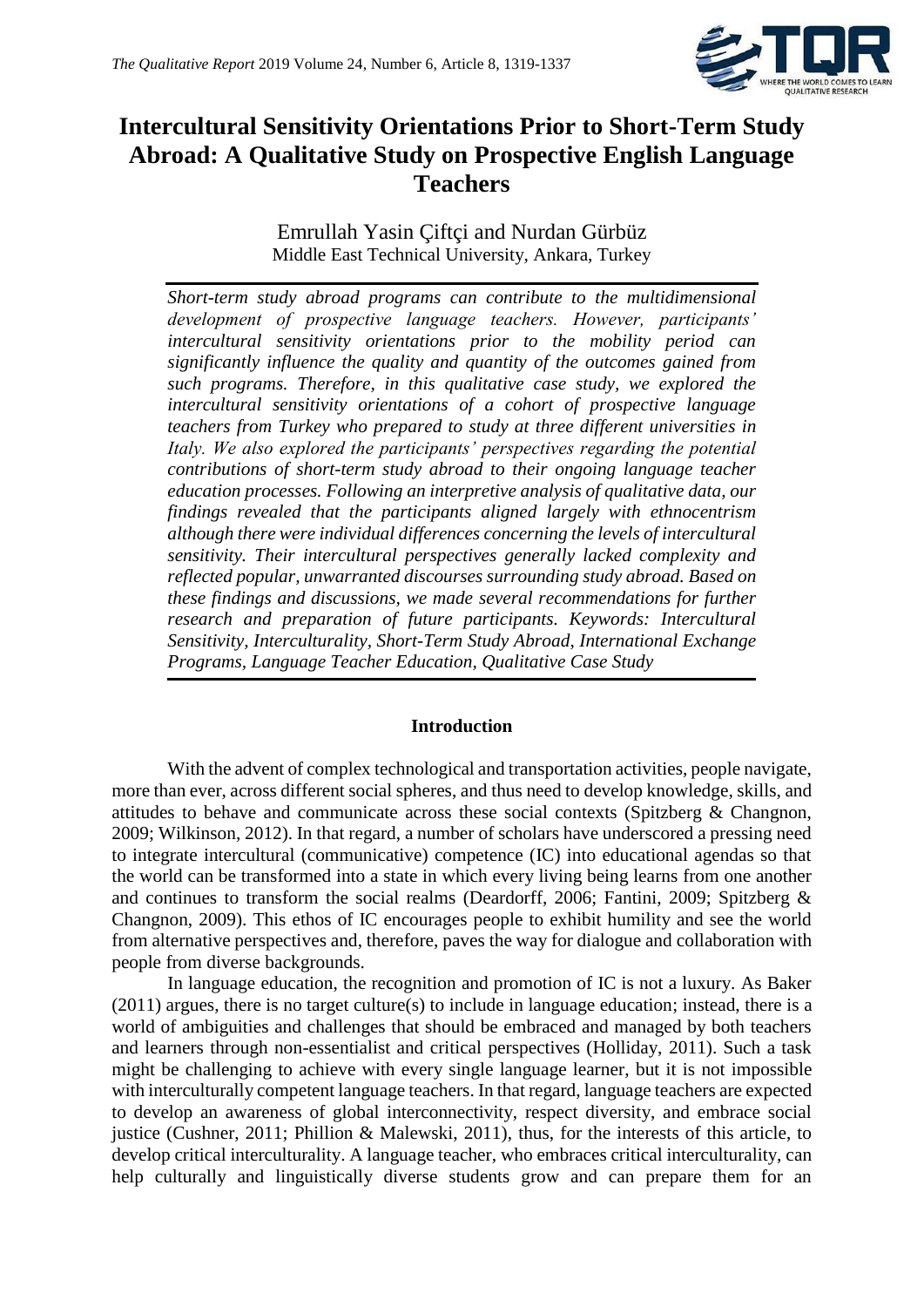increasingly diverse and interconnected world that is also imbued with power relations (Dervin, 2016; Sercu, 2006). However, concerning the integration of this interculturality ethos into language education, the question of teacher preparation continues to be a focus in language teacher education (LTE) research (Byram, 2014).

In order to help language teachers develop (critical) interculturality, theory may not suffice alone; there must also be experiential learning opportunities (Dooly & Villanueva, 2006; Zhao, 2010). Considering the situated and experiential nature of learning (Lave & Wenger, 1991), several teacher education programs from different parts of the world continuously exert efforts in the integration of cultural immersion opportunities into their program components (Çiftçi & Karaman, 2019; Smolcic & Katunich, 2017). One such effort is the Erasmus exchange program that makes it possible for higher education students to study in another European country for a temporary period and to benefit from academic and sociocultural experiences. Since Erasmus students usually spend one semester in another European country, the program can be viewed as a short-term study abroad opportunity, as Engle and Engle (2003) assert that short-term study abroad programs last between three and 23 weeks. Such short-term study abroad opportunities can leverage intercultural challenges and can allow participants to experience otherness that is considered essential for interculturality growth among student teachers (Marx & Moss, 2011; Medina, Hathaway, & Pilonieta, 2015). Such opportunities, further, can enable program participants to confront and reflect on their potentially ethnocentric, essentialist worldviews (Bennett, 1993) and stereotyped opinions, which are known as exaggerated beliefs associated with a category (Allport, 1954). Although short-term study abroad participants may not completely disidentify from such exaggerated beliefs and essentialism, they, through their first-hand experiences, are highly likely to reflect more deeply on people's cultural and personal multiplicity (Medina et al., 2015). In other words, they may develop non-judgmental reflexivity through which they may view individuals as a complex amalgam of their various identity dimensions, personal histories, and worldviews (Holliday, 2011). Short-term study abroad, in fact, seems to have made such an impact to several extents on the interculturality development of various language teachers (Allen, 2010; Çiftçi & Karaman, 2019; Karaman & Tochon, 2007, 2010; Marx & Moss, 2011; Medina et al., 2015; Pray & Marx, 2010; Shiri, 2015; Trent, 2011; Youngs & Youngs, 2001).

However, complex interculturality development may not emerge merely through participation in short-term study abroad programs. Rather, interculturality development is highly likely to be shaped by participants' personal histories and worldviews prior to such experiences. The growing literature on intercultural programs shows that intercultural sensitivity orientation prior to a mobility period has a remarkable effect on the quality of the period and on the gains of international exchange programs (Baker-Smemoe, Dewey, Bown, & Martinsen, 2014; Brown & Holloway, 2008; Byram & Feng, 2006; Goldoni, 2013; Jackson, 2008b, 2010; Martinsen, 2010). However, the efforts that investigate individuals' pre-mobility intercultural orientations/conceptions are limited, particularly in LTE contexts. Therefore, there needs to be an increase in such efforts since accumulated/emerging findings may help language teacher educators revise and refine relevant structures or study abroad components within their LTE programs. As an indirect result, study abroad participants can engage in sophisticated, reflexive instances of interculturality and therefore may increase chances for complex linguistic and interculturality development (Coleman, 2013). Therefore, considering the significant influence of pre-mobility conceptions on mobility gains, we aim to explore and interpret intercultural sensitivity orientations of one particular cohort of prospective language teachers from Turkey prior to their Erasmus mobility period in Italy. In addition to the focus on intercultural sensitivity orientations, we also aim to understand how the participants anticipate the Erasmus program may contribute to their ongoing LTE processes, as their futureoriented thought patterns regarding short-term study abroad can corroborate the findings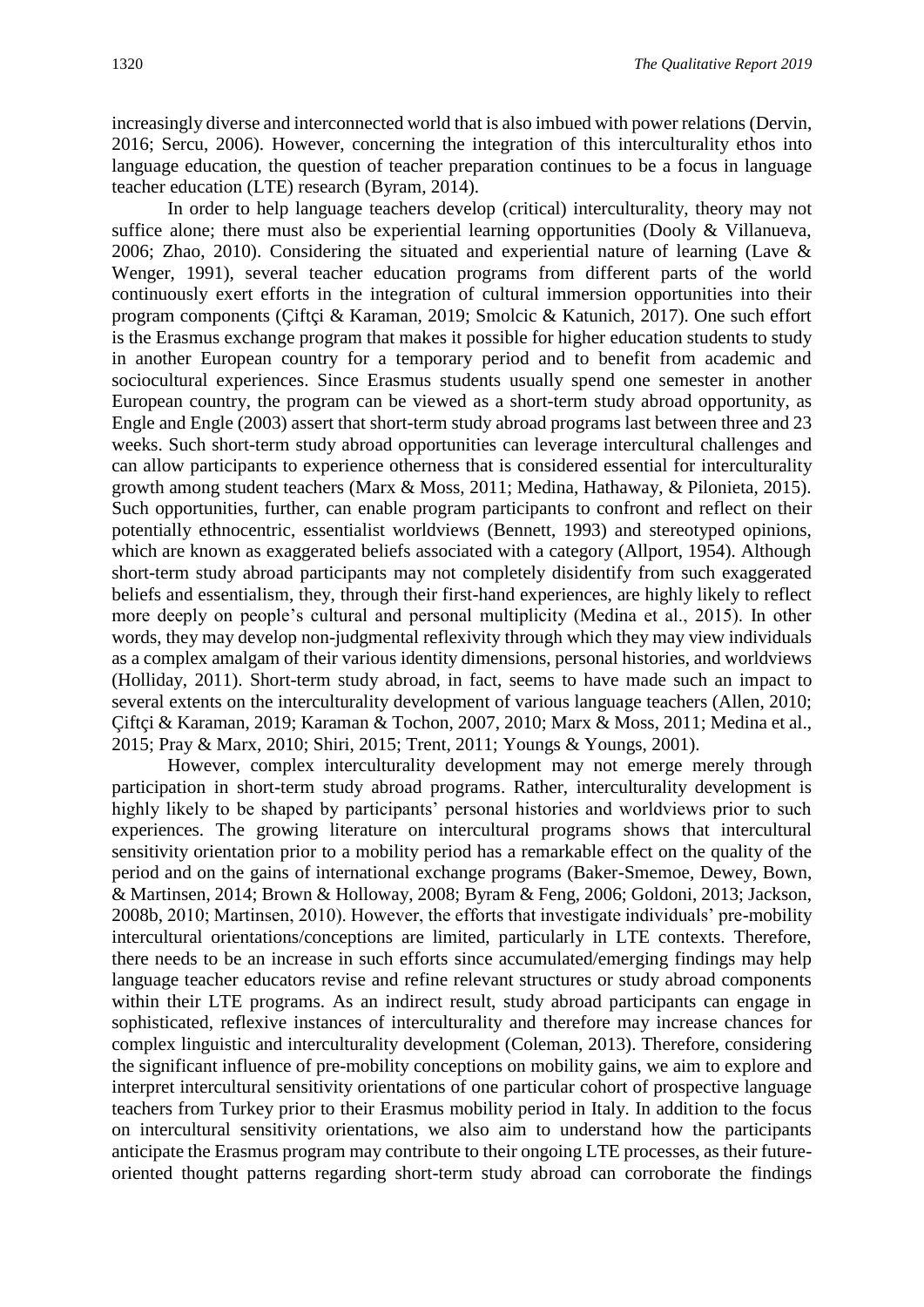regarding their intercultural sensitivity orientations and therefore can offer a more in-depth description of the cohort at hand.

In this study, we specifically aim to build upon the study conducted by Çiftçi and Karaman (2018) who investigated preparation experiences of prospective English language teachers from Turkey who chose to study in England within the Erasmus program. Utilizing an in-depth qualitative methodology and a sociocultural framework that underscored individual variations and complexity, they revealed that participants' preconceptions of experiences were mainly shaped by groundless optimism, *naiveté*, and varying levels of intercultural (in)competence. They also found that the intercultural orientations were inextricably affected by the participants' different life orientations, mindsets, and personal histories. Although their findings signaled complex and individual intercultural sensitivity orientations, their participants overall demonstrated a discursive tendency toward essentialist and naïve perspectives in terms of interculturality. This tendency among study abroad candidates can be a threat to linguistic and interculturality development. If not explored deeper and tackled strategically, such discourse patterns may continue to reproduce a discourse of tourism in the nexus between LTE and short-term study abroad. Consequently, programs such as the Erasmus could be considered as a "sponsored vacation" (Juvan & Lesjak, 2011).

To prevent the discourses that may reproduce short-term study abroad programs as uncritical "vacation" in LTE and to expand/reconsider Çiftçi and Karaman's (2018) findings, we aim to offer another in-depth qualitative investigation with a different cohort of prospective English language teachers. This time, the focus is on different individuals who chose to study in Italy. With the help of such further investigations, it is possible for us to identify ways to tackle uncritical, ethnocentric, and essentialist cultural perspectives and to reveal, if any, different patterns or further multidimensions around contextual and individual variations in short-term study abroad research in LTE.

In order to evaluate and interpret our participants' intercultural sensitivity orientations, we employ Bennett's (1993) developmental model of intercultural sensitivity (DMIS) thanks to its long-lasting position in the field of intercultural relations (Cushner, 2011; Jackson, 2008a, 2011; Spitzberg & Changnon, 2009). The DMIS is a useful means to document what specific sensitivity levels international mobility candidates demonstrate prior to their mobility period (Jackson, 2008a, 2011). According to the DMIS, people exhibit certain, non-linear developmental patterns in terms of developing intercultural sensitivity (Bennett & Bennett, 2004). The first developmental stages are ethnocentric (Denial, Defense, and Minimization) in which "the worldview of one's own culture is central to all reality" (Bennett, 1993, p. 30). The second stages are ethnorelative (Acceptance, Adaptation, and Integration) in which people evaluate their cultural perspectives in the context of other cultures with an acceptance of cultural multiplicity; the speakers thus achieve a higher level of criticality, sophistication, awareness, and sensitivity toward intercultural issues. Jackson (2011, p. 172) summarizes the intercultural sensitivity levels as follows:

*Denial* measures a worldview that simplifies and/or avoids cultural difference. *Polarization*: *Defense/Reversal* measures a judgmental orientation that views cultural differences in terms of "us" and "them." In *Defens*e, "us" is uncritically viewed as superior, whereas in *Reversal*, the opposite bias prevails. *Minimization* measures a transitional worldview that emphasizes cultural commonality and universal values. With limited cultural self-awareness, individuals in this phase may not pay sufficient attention to cultural differences. *Acceptance* measures a worldview that can comprehend and appreciate complex cultural differences, while *Adaptation* identifies the capacity to alter one's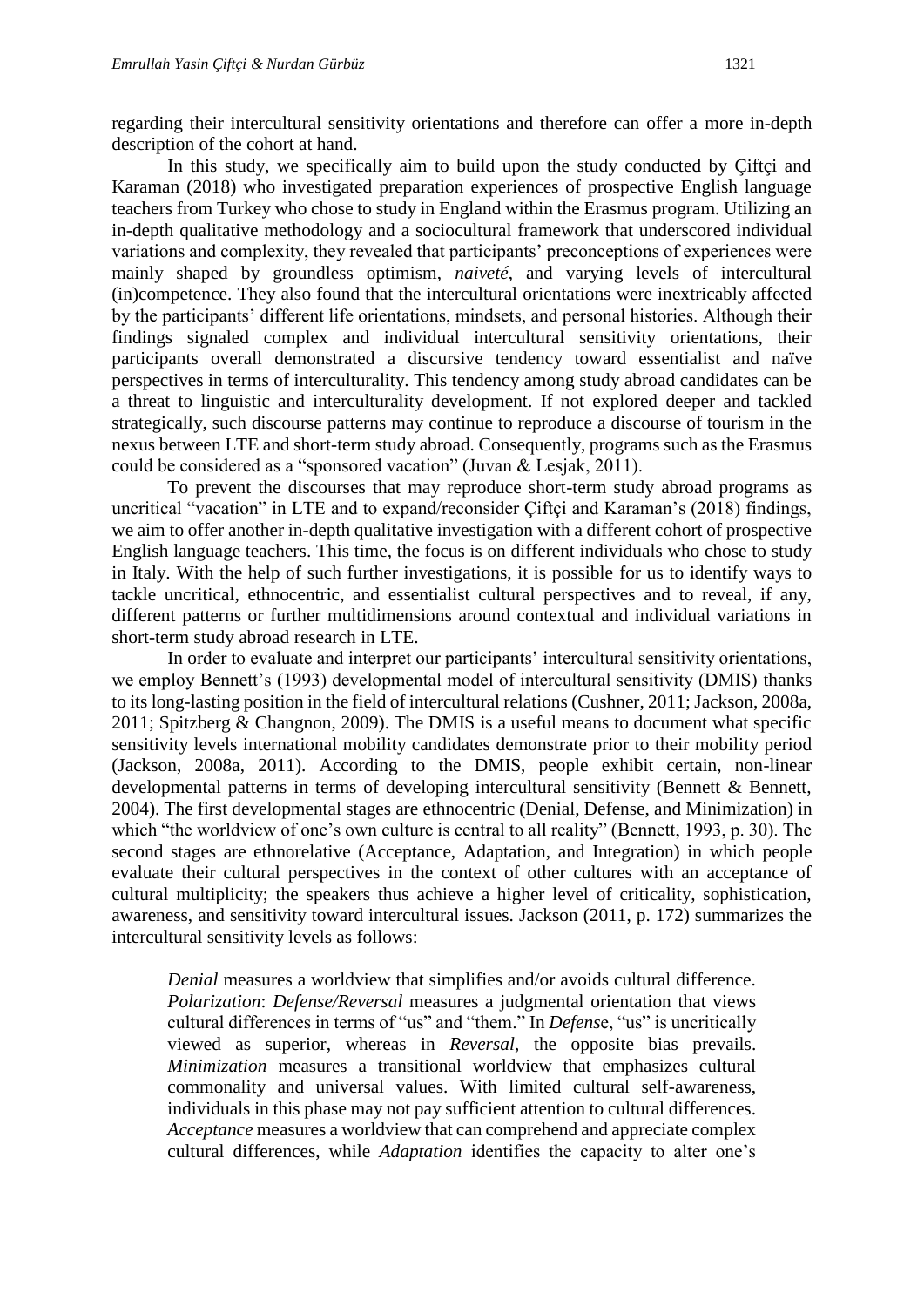cultural perspective and adapt one's behavior so that it is appropriate in a particular cultural context (italics in original).

Based on the participants' reports and with the help of the DMIS, it is, then, possible for us to describe and interpret intercultural sensitivity orientations of the participants prior to their mobility period. In line with our research aims, in this study, we explore the following research questions:

- How do individual prospective English language teachers describe their intercultural opinions prior to their Erasmus mobility period? What levels/patterns of intercultural sensitivity (Bennett, 1993) do they individually and collectively reveal?
- How do prospective English language teachers anticipate the Erasmus program will contribute to their ongoing LTE processes?

Before moving on to a detailed discussion of our methodological choices that clarify our research processes, we provide a brief discussion of our research context and our roles involved in the research processes. Since our worldviews, personal histories, and preconceptions can significantly influence the collection, analysis, and discussion of data (Creswell, 2012), we attempt to bracket our personal experiences and assumptions and aim to help readers see our background and viewpoints concerning the scope and conduct of this study.

#### *The Research Context and the Role of the Investigators*

Our target LTE program is located at one of the major research universities in central Turkey. The program, in its official website, claims to provide prospective English language teachers with a solid foundation in the English language, English literature, language teaching methodologies, educational sciences, and linguistics. It further assures that the graduates can teach English at all levels from primary through tertiary. A considerable number of graduates teach English at various higher education institutions in Turkey. A notable number of graduates also pursue graduate studies within the years following their graduation.

While studying at our target LTE program, student teachers have a chance to visit another country within the Erasmus exchange scheme. The prospective English language teachers who consider applying for an Erasmus grant must complete at least one semester in the LTE program, and the applications are received for the following academic year. During the application period, the applicants use a digital online system to make choices among the available host universities. Following their choices, the applicants are required to take the English Proficiency Exam for Exchange Programs (EPEEP) that is offered by the home university. After the announcement of their exam results, the applicants are ranked according to the 50% of their Cumulative Grade Points Average and 50% of their EPEEP score. Following the final placements, the candidates are expected to decide on the length of the period that they plan to spend in the target context. In this respect, they have two options: either one semester or two semesters. If they decide to spend only one semester, they need to specify their semester choice: either the fall or the spring semester. For this study, we chose to scrutinize one cohort that chose to study in Italy for the fall semester 2016–2017 (see also Participant Selection and Participant Profiles under Methodology section for further details).

We recognize that our previous experiences and assumptions regarding international student mobility may interfere with our interpretations of participants' perspectives. We, therefore, need to ensure the bracketing of our previous experiences, biases, and preconceptions related to short-term study abroad programs before we describe and interpret the participants'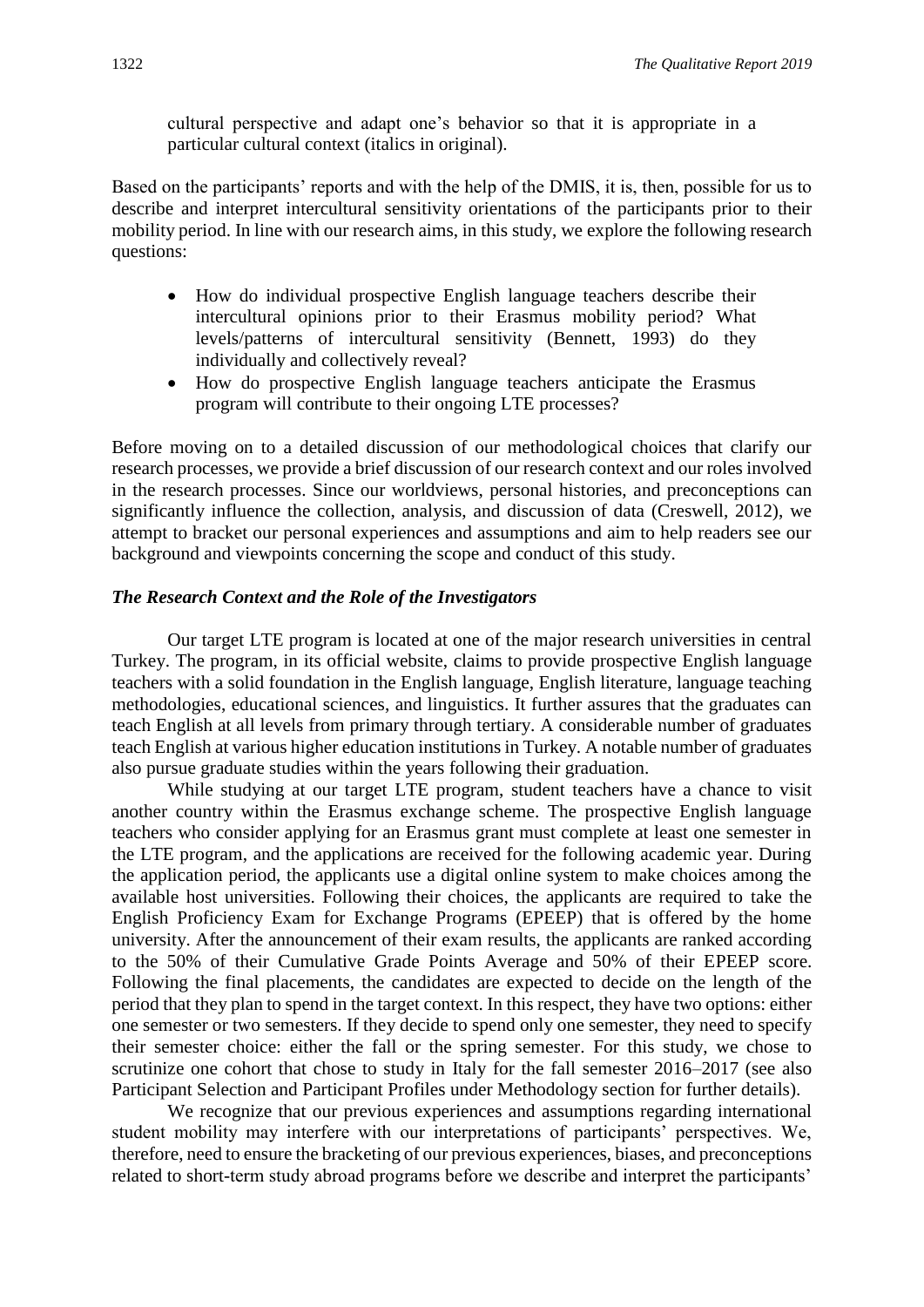intercultural sensitivity orientations. However, the ability to set aside personal preconceptions during the research processes is more about being reflexive than being objective since any human conduct always bears elements of subjectivity, and it is sometimes impossible to put aside some personal issues since we may not be aware of them (Byrd Clark & Dervin, 2014). "[T]he process of bracketing is, therefore, an iterative, reflexive journey" (Ahern, 1999, p. 408). In this respect, relying on our own previous experiences, we believe that short-term international experiences hold the potential to be transformative since participants are highly likely to confront different realities from their own established thought frameworks. In that regard, participants have a chance to experience being *the Other* and to view cultural patterns from both inside and outside. Such experiences may also offer chances to develop language skills and may help participants increase chances of employability for their later lives in an increasingly neoliberal world. We believe that every language teacher candidate should be provided with an opportunity to participate in a short-term international mobility program. However, those who choose and can afford to study abroad for a temporary period may not have a second chance to compensate for the lost opportunities. Therefore, we also believe that preparing study abroad candidates for (critical) interculturality is essential. In that regard, it is vital to learn more about their interculturality perspectives, which we aim to explore in this study by building upon a previous study.

Regarding the researchers-researched relationship, the first author works as a research/teaching assistant while the second author works as a faculty member/teacher educator at our target LTE program. Neither of us offered/assisted any courses taken by the participants at the time of research, and the first author conducted the whole data collection procedure. While collecting the data, the author occasionally underscored his role as a researcher, not as program staff. Therefore, he tried to establish a rapport with them. He, for example, informed them often about the details of the study, shared his own previous intercultural experiences, helped them with their preparation, and enjoyed some social gatherings with them. He, further, participated in their online messaging group where they shared their questions, experiences, and problems related to their preparation processes. The second author supervised the whole research process and took important roles in data analysis and interpretation. She also contributed significantly to the write-up process.

#### **Methodology**

Recently, increasing attention has been drawn to whole people and whole lives in study abroad and interculturality research (Beaven & Borghetti, 2016; Byram, Holmes, & Savvides, 2013; Coleman, 2013; Isabelli-Garcia, Bown, Plews, & Dewey, 2018; Kinginger, 2015). Therefore, the current focus is on the individual and context-specific nature of interculturality development (Bloom & Miranda, 2015), inasmuch as "study abroad is a complex, fluid, and multi-dimensional phenomenon, in which contextual and individual variations play a prominent role in shaping individual experiences" (Van Maele, Vassilicos, & Borghetti, 2016, p. 2). Further, Coleman (2013) notes that "individual trajectories are in fact the essence of recent study abroad research, in which the focus has shifted from quantitative to qualitative, from product to process, from a search for generalizability to a recognition of complexity and variation" (p. 25). We adopted a descriptive case study approach in this study to investigate and describe complex and dynamic interculturality patterns among particular individuals (Baxter & Jack, 2008; MacDonald & O'Regan, 2012; Yin, 2014). Case studies tend to yield detailed and contextualized data that can lead to "a full and thorough knowledge of the particular" (Stake, 2000, p. 22). Useful insights can also be drawn for similar contexts through transferability or "relatability" of the qualitative findings that emerge from a case study (Stake, 2000). Overall in this study, we, first, focus on each individual's account of his or her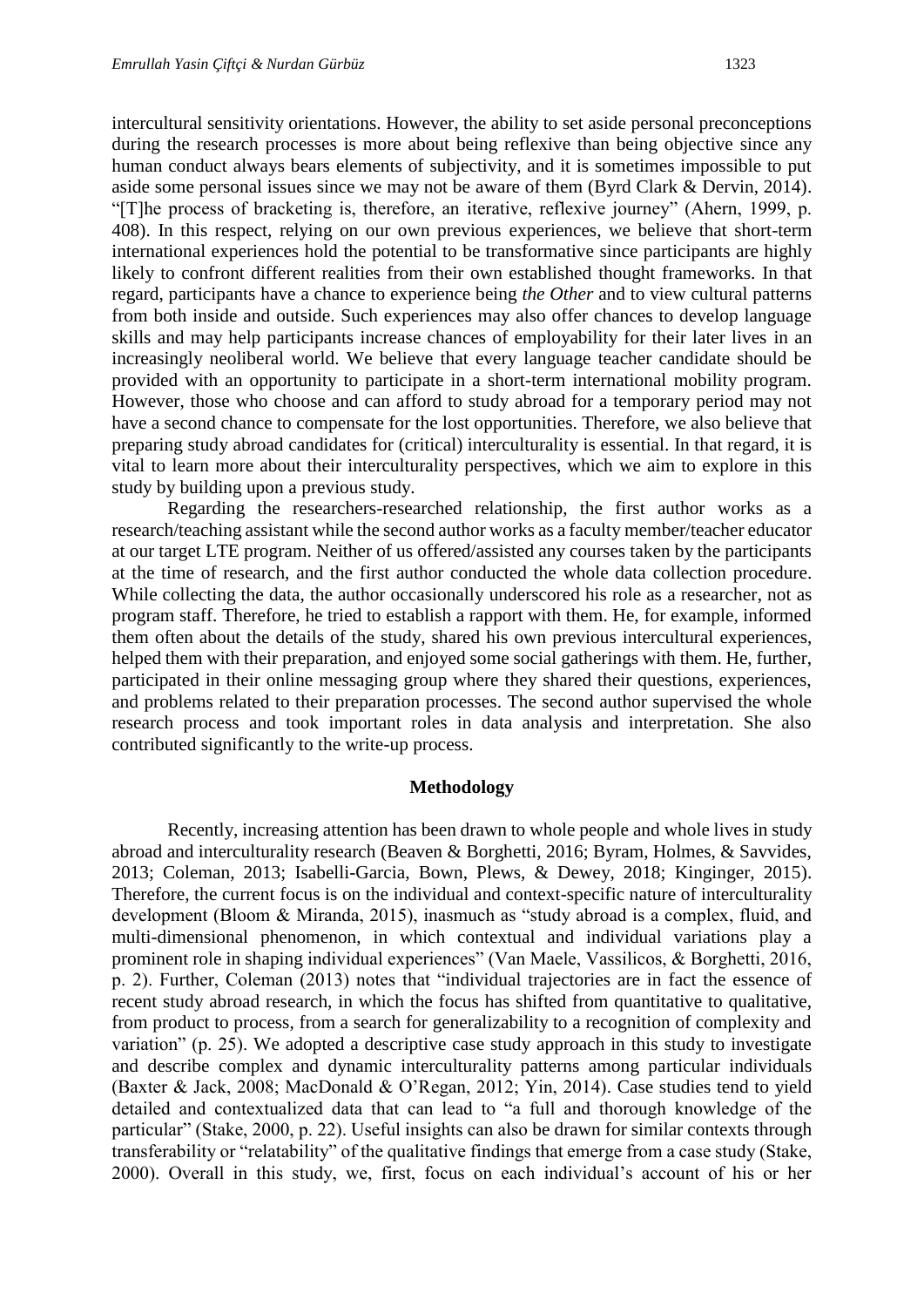intercultural sensitivity orientation and then seek larger convergent/divergent patterns emerging from these individual accounts.

#### *Ethical Issues*

We conducted this study under the approval of the Institutional Review Board for Human Subjects and collected a written consent from the participants. In the consent form, we described in detail the procedure for data collection and purpose of the study. We also informed the participants that we would ensure the confidentiality of their data and their personal information. Further, we gave them an option to withdraw from the study at any time. After the last interview, we gave the participants a debriefing form that informed them about the study in further details. Lastly, after we completed our data analysis phase, we asked the participants to share their opinions on the data they provided and on our interpretations of the data, which is known as the member checking procedure (Creswell, 2012).

#### *Participant Selection and Participant Profiles*

For this study, we recruited from one cohort that chose to study in Italy for the fall semester 2016–2017 (four months), all four students, namely Ahmet, Burak, Figen, and Göksu (pseudonyms; see Table 1 for a detailed background of the participants). We chose this particular cohort deliberately, as Italy was the most popular country destination among the prospective language teachers in the research context. The participants chose to study in Italy, mainly due to their interests in the Italian language and life in Italy. Otherwise, they had other available country options as well, such as England, Germany, Greece, Poland, and Spain. Nevertheless, they were not completely detached from their ongoing LTE processes, as they were accepted into an equivalent program at their host Italian institutions. In this case, they gained a chance to develop their Italian language skills and explore life in Italy in addition to their academic studies in the field of English language teaching.

| <b>Participants</b> | Gender                       | Age | <b>Study</b>  | Year of Previous experience abroad and its type<br>(if any)                                                         |
|---------------------|------------------------------|-----|---------------|---------------------------------------------------------------------------------------------------------------------|
| <b>Burak</b>        | Preferred not<br>to disclose | -18 |               | Had no experience abroad.                                                                                           |
| <b>Ahmet</b>        | Male                         | 22  | 3             | Spent a few months in the United States<br>within a summer work and travel<br>program.                              |
| Figen               | Female                       | 22  | $\mathcal{R}$ | Had no experience abroad.                                                                                           |
| Göksu               | Female                       | 21  | 3             | Was a board member of an international<br>student society, Travelled frequently to<br>different European countries. |

Table 1. The background information of the participants

#### *Data Collection Procedures*

In line with the research aims, the first author conducted three semi-structured, audiorecorded, and face-to-face interviews over a six-month preparation period with each participant. During the first interview, he encouraged the participants to tell about themselves and their decision-making process for the Erasmus program. In the second and third interviews, he focused on the details of their thought patterns and preparation experiences with more emphasis on interculturality issues and LTE processes. The last interview took place within the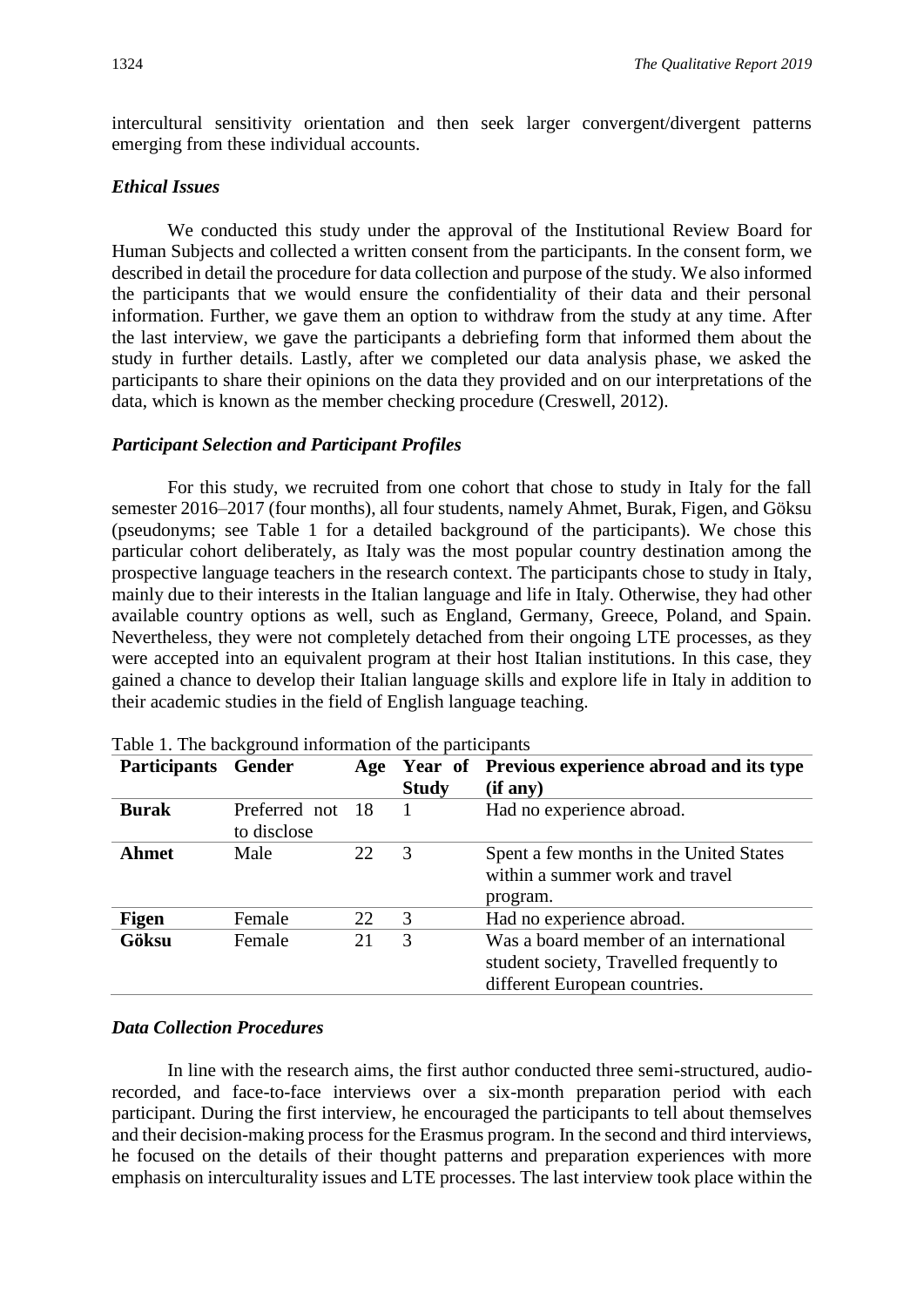two weeks before they commenced their Erasmus mobility period. During the last two interviews, he encouraged the participants to envision their future, possible experiences in Italy. Therefore, the interviews overall scrutinized past, present, and future in an interrelated way in order to explore the participants' (inter)cultural lifeworlds and worldviews in-depth (see Table 2 for focus areas and purposes of the semi-structured interviews).

| <b>Interviews</b>  | <b>Focus Areas</b>                                                                                                                                                                                                                                                                                                 | Purpose(s)                                                                                                                                                                                                                                                                                                        |
|--------------------|--------------------------------------------------------------------------------------------------------------------------------------------------------------------------------------------------------------------------------------------------------------------------------------------------------------------|-------------------------------------------------------------------------------------------------------------------------------------------------------------------------------------------------------------------------------------------------------------------------------------------------------------------|
| <b>Interview 1</b> | Personal background<br>$\bullet$<br>(socioeconomic,<br>educational, and<br>language)<br>Decision-making process<br>٠<br>for short-term study<br>abroad<br>Reasons for the choice of<br>the host country and<br>university<br>Initial feelings toward<br>living in a different<br>country and educational<br>system | To collect information on the<br>participants' background<br>To explore the reasons for the Erasmus<br>mobility decision<br>To elicit recent and initial perspectives<br>toward the mobility period                                                                                                               |
| <b>Interview 2</b> | Plans, motivations,<br>expectations, and<br>concerns toward the<br>mobility period<br>Possible gains related to<br>ongoing LTE processes<br>Knowledge, attitudes,<br>and perceptions toward<br>the target society and<br>host university                                                                           | To elicit the participants'<br>$\bullet$<br>interculturality perspectives/worldviews<br>To explore present meaning-making of<br>future intercultural experiences<br>To explore how the participants<br>$\bullet$<br>envision the possible influences of the<br>Erasmus program on their future life<br>and career |
| <b>Interview 3</b> | Meaning-making of the<br>whole preparation period<br>Reflections on the issues<br>$\bullet$<br>emerging from the<br>previous interviews<br>Final feelings prior to the<br>mobility period                                                                                                                          | To explore final feelings and thoughts<br>prior to the mobility period<br>To have a holistic understanding of the<br>preparation period and interculturality<br>understandings                                                                                                                                    |

Table 2. The focus areas and purpose(s) of the interview guides

## *Data Analysis*

During the analysis of the data, we utilized an analytical tool (MaxQDA) to code, construct code lists, retrieve coded segments, write memos, search texts, and create maps for connections between codes and themes. The first step in the data analysis was to transcribe each interview. Following the transcription of the interviews, we read each transcription several times to create initial codes and memos before reaching a synthesis of each participant's intercultural sensitivity orientation and of statements regarding the possible contributions of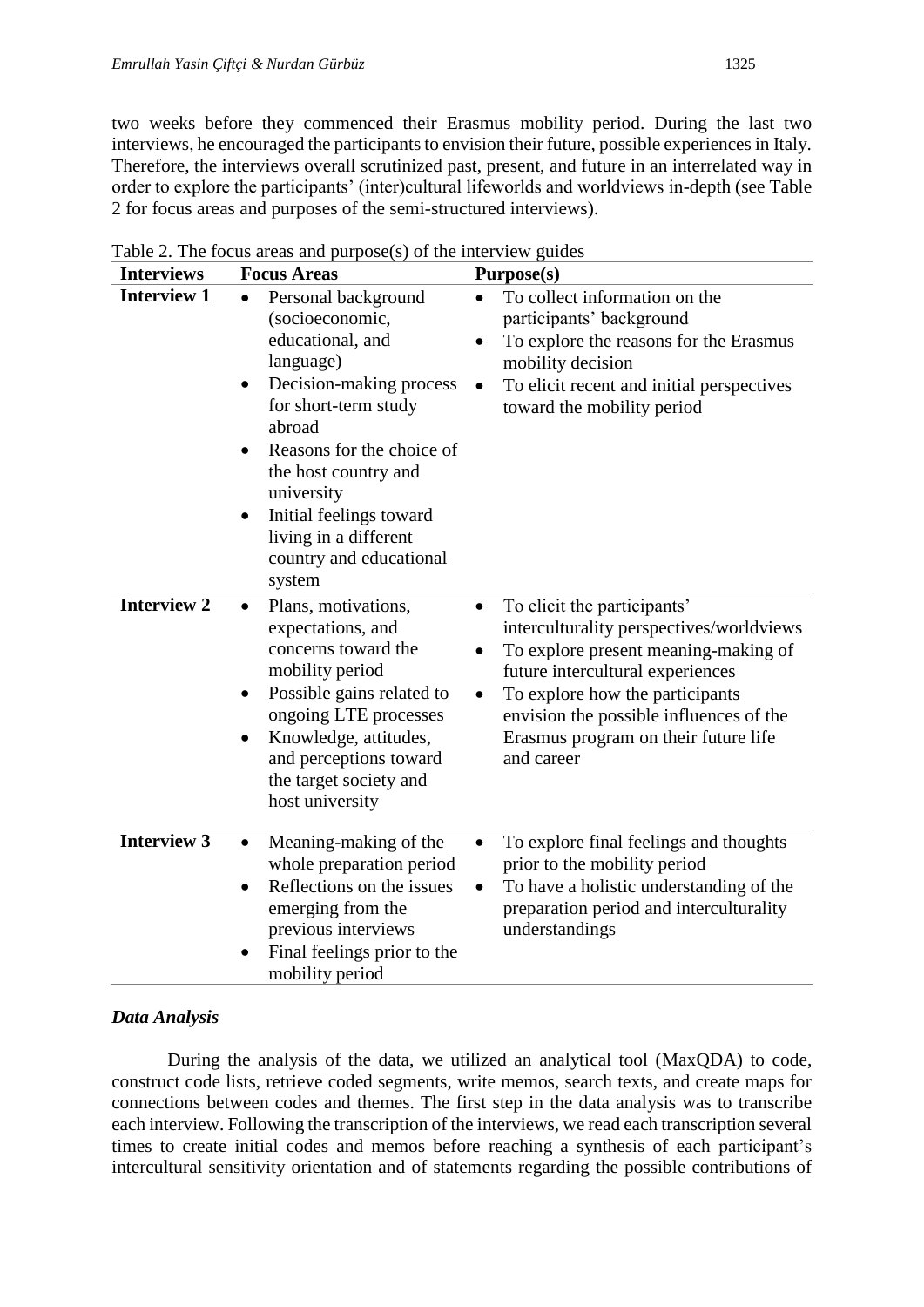the Erasmus program to LTE processes. This initial coding phase, which employed descriptive coding, was informed by our research questions and theoretical framework that describes different levels of intercultural sensitivity (Bennett, 1993). During the coding of the data, we followed the two cycles of coding described by Saldaña (2009). We deployed "First Cycle" methods during the initial coding of the data and then utilized "Second Cycle" methods that involved analytic skills such as reorganizing and reanalyzing before reaching a final list of themes.

Following these two cycles, we mapped the emerging issues showing the networks and connections among codes, memos, and emergent patterns, and then formed final themes. The final themes not only reflected the commonality but also consisted of differences (Saldaña, 2009). As we are motivated to place a greater emphasis on the idiographic analysis due to recent highlights in the literature, each step involved analyzing each individual case before underlining convergences and divergences among the cases under broader themes. Therefore, the final themes reflected dominantly individual thought patterns. However, after completing these theme formation phases, we also deployed interpretative endeavors to offer common patterns and to bring depth to the themes in line with the theoretical foundations and research questions. In the very end, an in-depth picture of the individual cases and common patterns emerged under two broad themes in line with our two research questions.

#### **Findings**

Following the whole analysis procedure, two main themes emerged, first, to detail the existing orientation of each participant's intercultural sensitivity and, second, to synthesize how the participants evaluated the potential, imagined impact of the Erasmus program on their ongoing/future professional life. In that regard, the final two themes are (1) *Ethnocentric or ethnorelative? A close look at each participant's intercultural sensitivity orientation* and (2) *Short-term study abroad: The imagined contributions to ongoing LTE processes*.

*Ethnocentric or ethnorelative? A close look at each participant's intercultural sensitivity orientation.* Since in this study we focus predominantly on each individual participant's account of his or her intercultural sensitivity orientation, we start this section with a brief representation of each participant's intercultural sensitivity orientation in relation to Bennett's (1993) intercultural sensitivity levels. After that, under our second theme and following discussions, we present larger convergent/divergent patterns emerging from participants' perspectives.

*Göksu: Oscillating between defense/reversal and minimization. Having taken several* Italian language courses and visited Italy for a week as a tourist in the past, Göksu was eminently motivated to study in Italy. Since she was also a board member of an international student society and therefore took a few trips to other European countries in the recent past, interculturality was not an alien notion to her. When asked about her impressions of Italy, she portrayed people who live in Italy as similar to those who live in Turkey and even depicted "Italians" as "Christian Turks." Further, she reduced the complexity of the whole country and its culturally diverse inhabitants to a "Northern-Southern Italy" division:

People who live in the South are more relaxed and friendly. On the contrary, people in the North are colder and richer. I actually prefer to hang out with people from the South, as they are more outgoing and hospitable just like us, Turkish people. (Second Interview)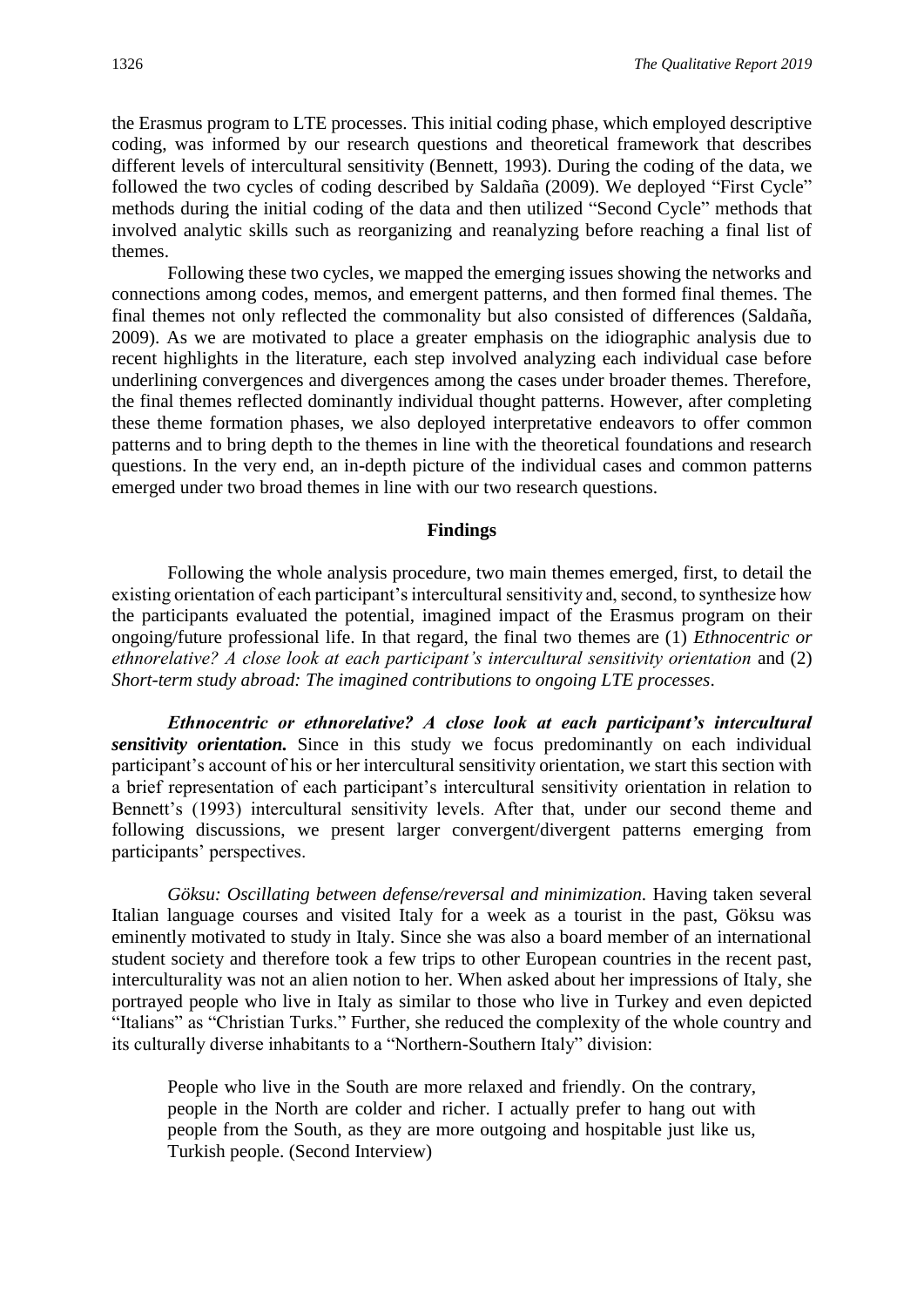Göksu signaled an ethnocentric perspective, as she tended to generalize salient cultural patterns to large groups of people and to minimize cultural complexities based on her short observations. Such an essentialized cultural view, which was also observable across her other cultural perspectives regarding the life in Italy/Europe, placed her between defense/reversal and minimization stages of the DMIS. Interestingly, however, Göksu did not approach the life practices in her own home country with the same essentialist attitude since she thought that her country characteristics could not be reduced solely to the geographical area in which she resided, as she claimed that even every small city in Turkey had its own unique and dynamic characteristics. Even if she accepted the complexity of cultural practices within her home country context, she, however, tended to see her own local culture(s) or cultural routines, within which she grew up, superior to the cultural practices in some other parts of Turkey. For example, she thought that "rakı" (a popular alcoholic drink in Turkey) is a better representation of "Turkish culture" compared to "ayran" (a non-alcoholic yogurt beverage), thereby again reflecting ethnocentric tendencies.

Admiring some European countries, Göksu also tended to extol some cultural characteristics in Europe and to denigrate "Turkishness." Here are a few statements to illustrate this point:

People in Europe are more open-minded. No one tries to fix other people. In Turkey, however, we always interfere with people's choices in lifestyles. We are totally bound to conservative traditions. (First Interview) I am completely dissatisfied with my life here in Turkey. I wish I could take every Turkish citizen who thinks like me to a European country and settle down in there. That would just be great. (Third Interview)

Since she criticized some aspects of her home country and viewed "European" cultural practices as superior, her statements, most of the time, occupied a place in the defense/reversal level of the DMIS. Interestingly, however, she also noted that she defended her country unconditionally whenever she was in "foreign" contexts. Nevertheless, once in the home context, she regarded herself as superior to the "conservative Turkish communities" and denigrated "Turkishness" *vis-à-vis* "Europeanness," all of which indeed document an ethnocentric tendency, which oscillates between defense/reversal and minimization.

*Figen: Standing on a thin line between ethnocentrism and ethnorelativism.* Similar to Göksu's exalted feelings, Figen was excited about her upcoming mobility period thanks to her "long history of learning the Italian language." Unlike Göksu's case, Figen, however, was more tolerant of different worldviews and diverse lifestyles "thanks to her family members" whom, she thought, represented different political camps. However, she believed that "people should not take a blind alliance with fixed ideologies," but instead should look for "flexible and collaborative ways" to resolve emerging human problems. In that regard, she seemed to be aware of complexities and multiplicity among individuals and human societies. However, what she lacked in her personal history was an intense, sophisticated experience of face-to-face intercultural communication. Nevertheless, she was enthusiastic about having online exchanges with people who were particularly from Italy. She, in fact, created her own chances to develop some forms of language skills for her upcoming experiences in Italy, but with no deliberate guidance. When asked what she thought of those online communication instances, she stated that she "did her best to enjoy the exchanges," which indeed indicated her openness to communication with people from diverse backgrounds.

On the other hand, however, she sometimes lost her critical side while communicating online with people from Italy since she tended to accept their superficial cultural views without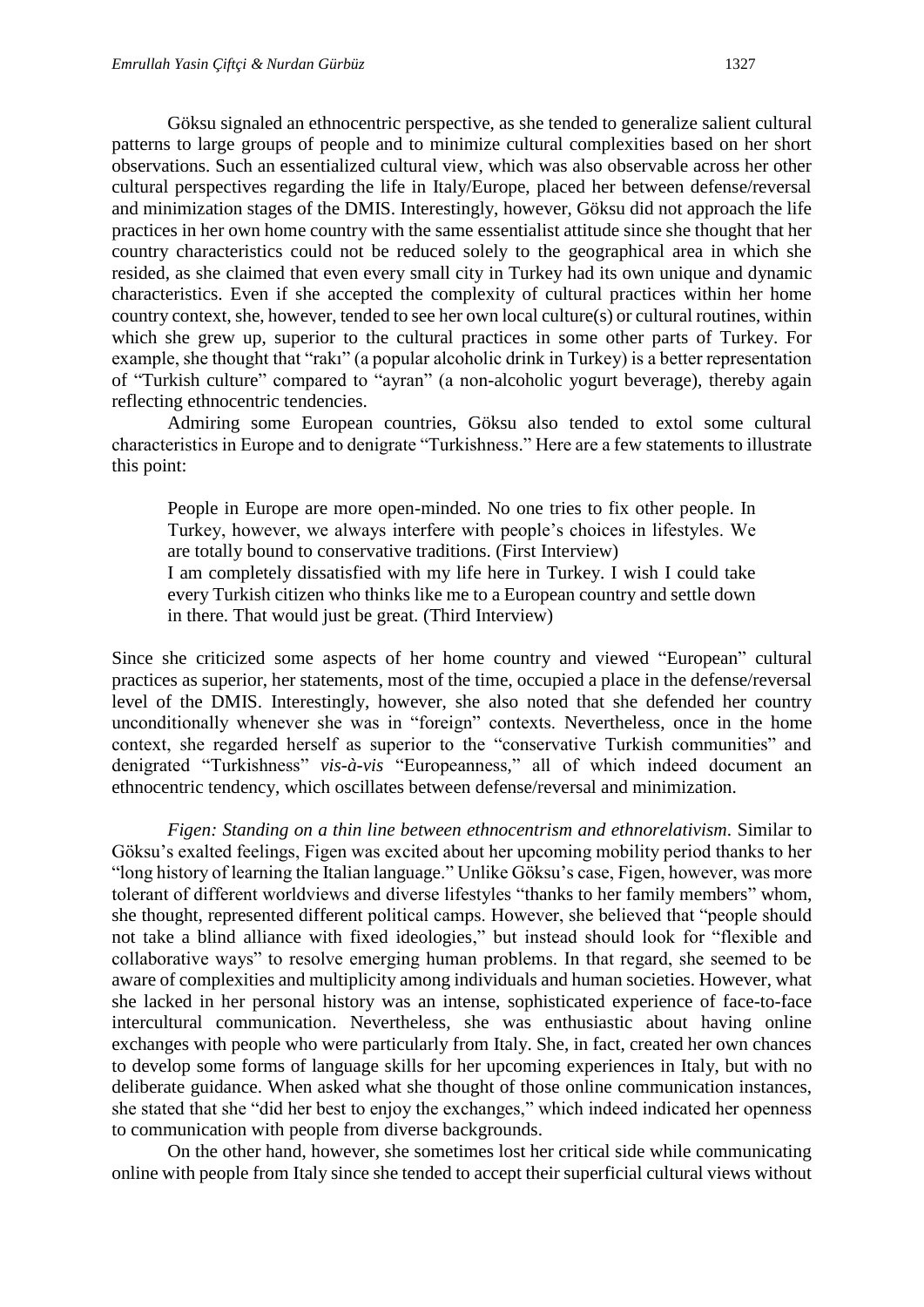critical evaluation. For example, similar to Göksu, Figen also started to believe that South and North were divided with an "invisible" line in Italy. Further, she sometimes adopted *usthem/we-they polarization* or resorted to stereotyped perspectives while referring to "the Italian way of doing things":

I will do my best to adapt to their culture, as I will spend almost five months there. I might have thought not to give up on our cultural values if I were to spend a few days there. However, I will try to behave and live like them. I will try to adapt to their way of doing things. (Second Interview)

Drawing rigid boundaries between her "cultural values" and "their way of doing things," she essentialized and solidified different forms of lifestyles and ignored possible similarities or hybrid and fluid forms of cultural practices among human societies. Furthermore, when asked about her opinions regarding life in Italy, she immediately understood it as the particular types of food consumed there: "Pizza, spaghetti… These are what come to my mind. And I think I will consume these too, as I will not be able to consume pork meat." She could not consume this type of meat because of her religious faith, which is completely acceptable. However, when asked about her opinions regarding alcohol consumption, which is also forbidden by her faith, she stated that she prefers "not to be present at the contexts where alcoholic beverages are consumed," since she believed that people would lose their self-control. Since she tended to think that people would lose control over their behaviors and thought processes once intoxicated, she did not want to interact with them and, by arguing so, she indirectly planned to avoid many socialization opportunities abroad. Although she signaled awareness of individual variations among people and complex cultural differences, her perspective regarding alcohol consumption signaled ethnocentric tendencies.

Figen was motivated to get to know new people from the host country—as long as they were sober—and was eager to learn more about different cultural practices and perspectives. However, she was not wholly able to set aside her ethnocentric perspectives, perhaps because she did not have abundant chances to experience face-to-face communication with people from diverse backgrounds and to experiment with her cultural framings. Overall, Figen's statements signaled both ethnocentric and ethnorelative perspectives. Therefore, it was not possible to place her on a particular point along the continuum in the DMIS. Nevertheless, she demonstrated a remarkable number of ethnocentric statements that included *we-they polarization* and disapproval of certain social practices such as alcohol consumption.

*Burak: Minimizing cultural differences yet acknowledging partiality of worldviews.* As the youngest participant in this study, Burak did not want to disclose his gendered identity, but he accepted to be referred to as "he" in this study. Burak defined himself as someone "unusually outgoing." He, just like Figen, had no experience abroad prior to the Erasmus mobility period. However, he claimed that he had always known there was a world beyond Turkey thanks to his international acquaintances from multiplayer online games. Further, throughout the interviews, he insistently highlighted the cultural relativity of identity categories and thus avoided labeling other people as, in his words, "stupid" or "deficient" just because of their identity categories. In this respect, he did not think himself superior to "people who came from different nations, ethnicities, and religions." In that regard, his self-claimed marginalized gender position may be a significant factor in his acceptance of different identity categories or social positions.

Due to his gender identity, Burak did not feel completely free in Turkey, as he believed that the communities with which he had been interacting were not inclusive enough to tolerate his lifestyle. However, due to his self-claimed marginalized position, Burak could inevitably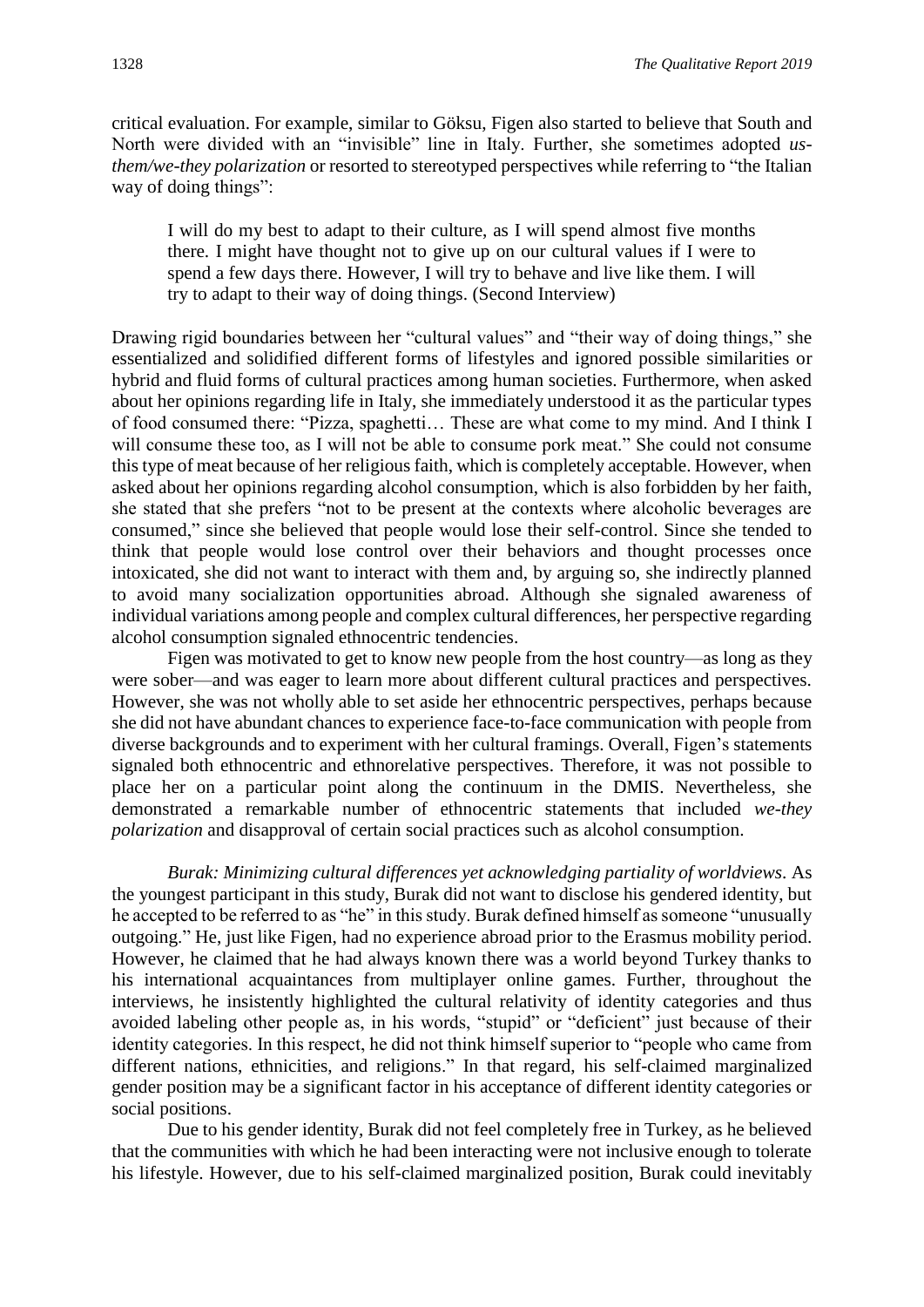reflect on possibly different worldviews among people: "I usually don't assume people's backgrounds when communicating with them since we are all unique and different. Instead, I try to find common points to talk about." He was indeed uneasy about simplistic and discriminatory discussions on gender, race, ethnicity, and nationality. However, Burak too accepted "the Northern-Southern Italy division" without a deep critical reflection. He was even relieved when he learned that the Italian city that he would live in was closer to the North, as he believed and told, "The North is more European," thereby highlighting an ethnocentric reversal perspective. Life in the South, from his cultural point of view, would not offer anything "new" because his hometown in Turkey, which was located on the Mediterranean coastline as well, offered him the same geographical conditions, climate, and "culture." In his opinion, people in Southern Italy would have "similar lifestyles" and characteristics to those who lived along the Mediterranean coastline. This self-perceived similarity was, in fact, one of the main reasons behind his recent decision to learn and improve Italian language skills. Further, he did not expect a "shocking difference" in Italy since, according to him, Italians were "humans too, they had two ears, two eyes…"

At this point, depending on Burak's statements, it is possible to place him overall at the minimization level along the DMIS continuum. In this level, there might still be unresolved denial or defense issues, but individuals usually resolve their dissonances by referring to the sameness of human groups. However, we cannot confidently claim that Burak did not develop ethnorelative understandings since a considerable number of his statements also exhibited an acceptance of potential partiality of worldviews among individuals and human groups. Similar to Figen's case, we cannot place him clearly on a point along the DMIS continuum despite his prevalent statements signaling minimization.

*Ahmet: Sweeping away the last pieces of ethnocentrism.* Ahmet is another participant who had previous experiences abroad. He spent almost three months in the United States (US) for a summer work and travel program prior to his Erasmus application. Toward the end of his work and travel experience, Ahmet received sad news: the sudden death of his father. As part of his recovery process following, in his words, "this traumatic experience," Ahmet decided to apply for the Erasmus program in order to have further international experiences and to have "a fresh start." Of course, his decision was not entirely determined by his sudden loss. He had a growing interest in improving his Italian language skills. Further, following his experiences in the US, Ahmet no longer felt a commitment to any nation-state as he thought, "Countries are imaginary spaces with imaginary borders." Relying on his growing cosmopolitan mindset, he started to view people as unique individuals rather than as simple members of larger cultural groups: "Culture must be something subjective; I believe every single person has a unique version of culture in her/his mind and life." Having acknowledged the complexity of individuals and cultural differences/similarities, Ahmet largely aligned with ethnorelativism.

While pondering upon the possible reasons behind his growing ethnorelative mindset, Ahmet noted that he largely owed it to the novels he read and to his first-hand social experiences and observations in the US where he realized that there were unequal power distributions among different racial and ethnic communities. In that regard, he stated, "people claim that there is no racism in the US, but I think they explicitly discriminate against, for example, Hispanic or black people, especially in the job market." To him, these people were deprived of equal life opportunities since they were offered low-profile jobs and low-quality education. Such observations and reflections regarding power relations within different cultural contexts indeed indicated that he moved beyond simplistic, stereotyped, and essentialist understandings associated with particular nation-states. However, the most intriguing evidence showing Ahmet's growing ethnorelative perspectives was his critical analysis of stereotypes regarding "Northern-Southern Italy":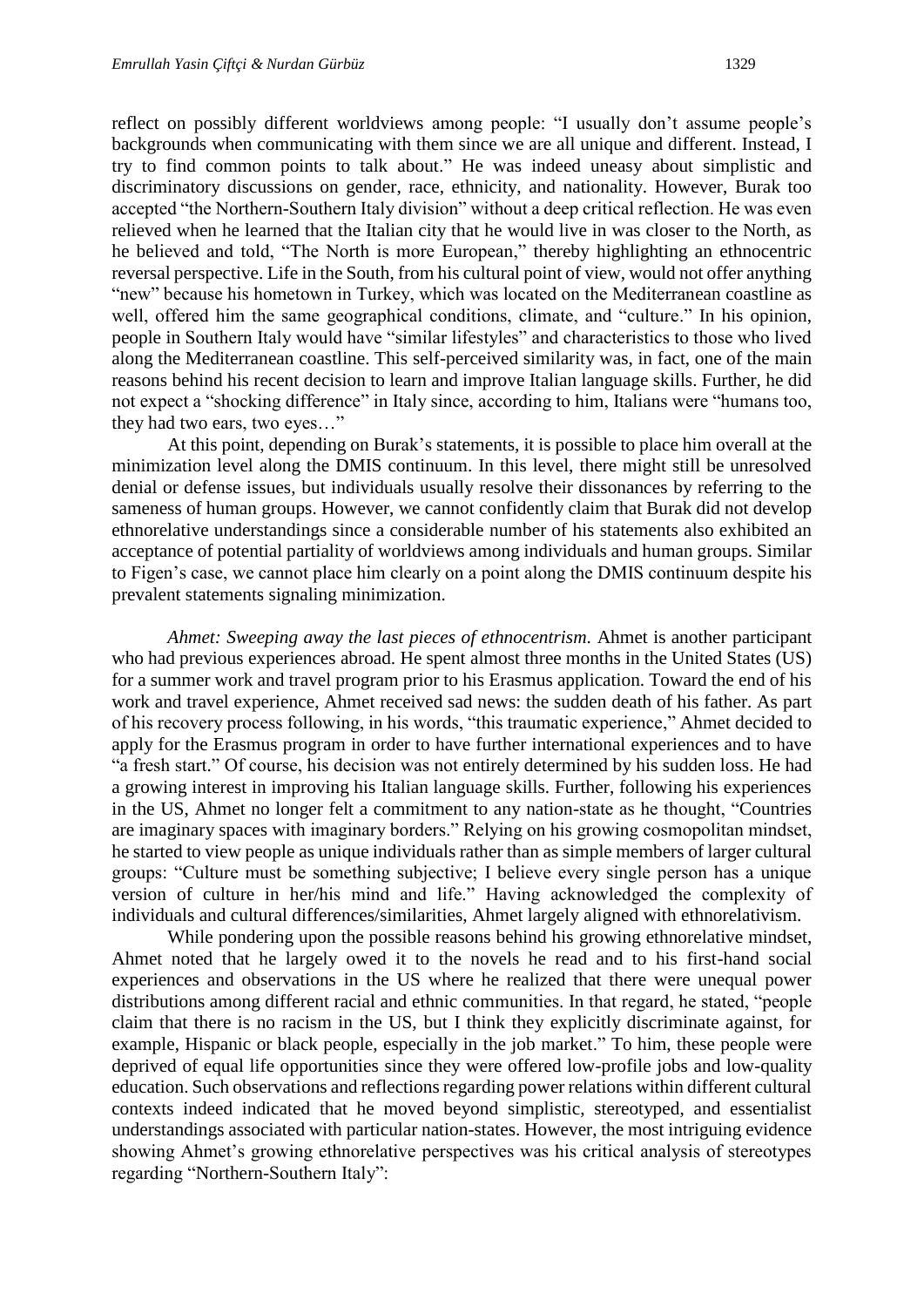I think we have stereotyped opinions about people in Italy. Our Italian-language instructor told us that people in the South are friendlier. She also told that people in the North are more aristocratic. However, I will myself decide on the validity of these claims. I don't really like stereotypes, as I believe people are more complex than the stereotypes depict them. Even here, in just one classroom, there are many different people even though they all claim to be Turkish. (Second Interview)

This extract exemplified a strong counter-discourse against stereotypes held toward the socalled Southern and Northern Italy. Contrary to what other participants came to accept, Ahmet rejected the exaggerated differences among different human groups in Italy. Although Ahmet's perspectives were mostly ethnorelative, he, however, occasionally revealed some ethnocentric perspectives as well. For example, he tended to think that he would observe similar social interactions, events, or consumption patterns to those he observed in the Mediterranean coast of Turkey; therefore, he believed he would not have a tough adjustment period in Italy. Such small portions of ethnocentric tendencies might be resolved as soon as he spends a considerable amount of time in the host context.

*Short-term study abroad: The imagined contributions to ongoing language teacher education processes.* To ratify the individual accounts reported under the previous theme and to move toward larger patterns emerging from different individuals' accounts, we also scrutinized imagined contributions of the Erasmus program to LTE processes from participants' own lenses. We, therefore, carefully examined participants' future-oriented thought patterns and preparation experiences concerning their ongoing LTE and intercultural sensitivity orientations.

Interestingly, all of the participants tended to envision several alternative career plans for the possibility that they would not be satisfied with the language teaching profession in the future. Nevertheless, all of them were determined to complete their ongoing LTE processes. Their imagination of alternative career options, in fact, was largely influenced by, in their words, "the low economic status and prestige of language teaching profession in Turkey" and "the monotony of the teaching profession." With such concerns, they cultivated a growing interest in alternative job prospects where they could use their accumulated linguistic and cultural capital (Bourdieu, 1991) that would be possible, from their perspectives, thanks to their upcoming international experiences and their studies at their "prestigious" home university. When asked about these alternative career plans, Göksu imagined herself as a white-collar worker working within the human resources department at a large multinational corporation; Burak considered pursuing graduate studies in the field of linguistics; Figen imagined to enroll in a master's degree program in the field of English literature and meanwhile to translate texts to support herself financially; and Ahmet did not have a concrete alternative plan but he was a bit nervous about his upcoming language teaching career. However, none of them completely discarded the option of language teaching for their career plans.

Nevertheless, when invited to think about particular contributions of the mobility period to their ongoing teacher education processes, they believed that they would have ample chances to observe different instructional techniques or delivery methods in the host educational contexts and therefore that they might expand their teaching repertoire in terms of new techniques, assessment methods, and classroom communication skills. In this respect, Göksu shares her expectations as follows: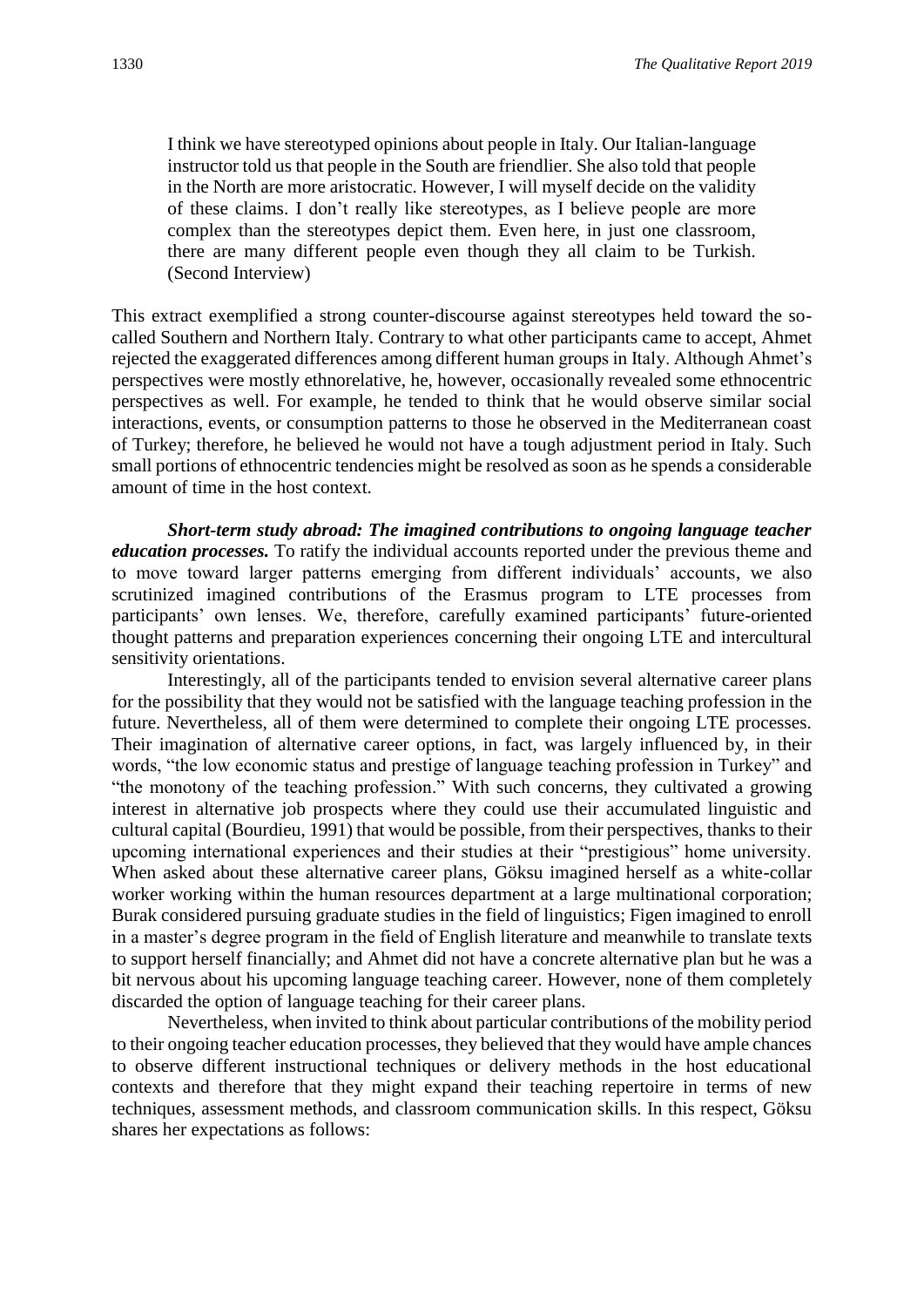After all, I will study at a different university, which is I think a well-known one in Italy. I will take different courses there from different instructors. This difference will most probably contribute to my teaching repertoire and understandings of language teaching. I admit that we have good instructors here, but, as I said, I will be able to observe different teaching methods and grow as a language teacher candidate. (Second Interview)

Besides, Figen noted that:

A language teacher should be tolerant of differences. If student teachers can meet different people and different ideas abroad, they may become more tolerant of the differences among their future students. More importantly, they may become more responsive to their students' needs. (Third Interview)

Figen was not the only participant who thought that Erasmus experiences would help them become more open-minded and "tolerant of the differences." Burak also believed that language teachers with international experiences would reduce their prejudices toward other people, as they would themselves be "different" in the context of a different country. Ahmet was another participant who thought that teaching is a profession that must be evaluated "beyond the transmission of content knowledge." In his image of teaching, the language teacher must also be someone who has developed effective communication skills, which he thought might be possible through international experiences. Göksu similarly pointed out that having international experiences might enable language teachers to make their lessons "more enjoyable" since they can share "interesting memories" from their own international experiences. Therefore, Göksu claimed that they could motivate their students to learn languages and "explore the world beyond their classrooms."

On the other hand, these participants did not believe that their experiences in Italy would help them develop their English skills. They assumed that most people living in Italy including their classmates would not be competent enough in the English language, as Göksu put this into words as follows: "I heard that their English proficiency is quite low although they are all willing to help foreigners" (also note her use of we-they discourse/polarization). For this reason, they attached particular importance to their Italian language proficiency and wanted to improve their Italian language skills, as Burak expresses: "I am not planning to speak English once I live in Italy. What I plan to do is to speak Italian as much as possible. Perhaps I can resort to English when I fail to express myself in Italian." In fact, prior to their mobility period, the participants took several elective Italian courses at their home LTE context from the same language instructor thanks to whom they developed a rough—sometimes-stereotyped knowledge repertoire about life in Italy. The decision to study in Italy was primarily shaped by those Italian courses and the language instructor whom encouraged them to live in Italy and to look for ways to improve their Italian skills.

From participants' statements, it was clear that the most significant factor behind their Erasmus decision was to build upon their existing Italian language skills and, therefore, to expand their linguistic repertoire as prospective language teachers. That is why they particularly chose to study at Italian universities even if they had chances to study in other European countries. Having an authentic opportunity on the horizon, the participants took some self-regulated actions in improving their language skills during their preparation period. They watched Italian movies with Italian subtitles, listened to Italian songs, and read graded books in Italian. However, although they exerted significant efforts in the improvement of their Italian language skills, they did not sufficiently highlight the importance of intercultural skills. The following statement by Figen best exemplifies this: "My main aim is to improve my Italian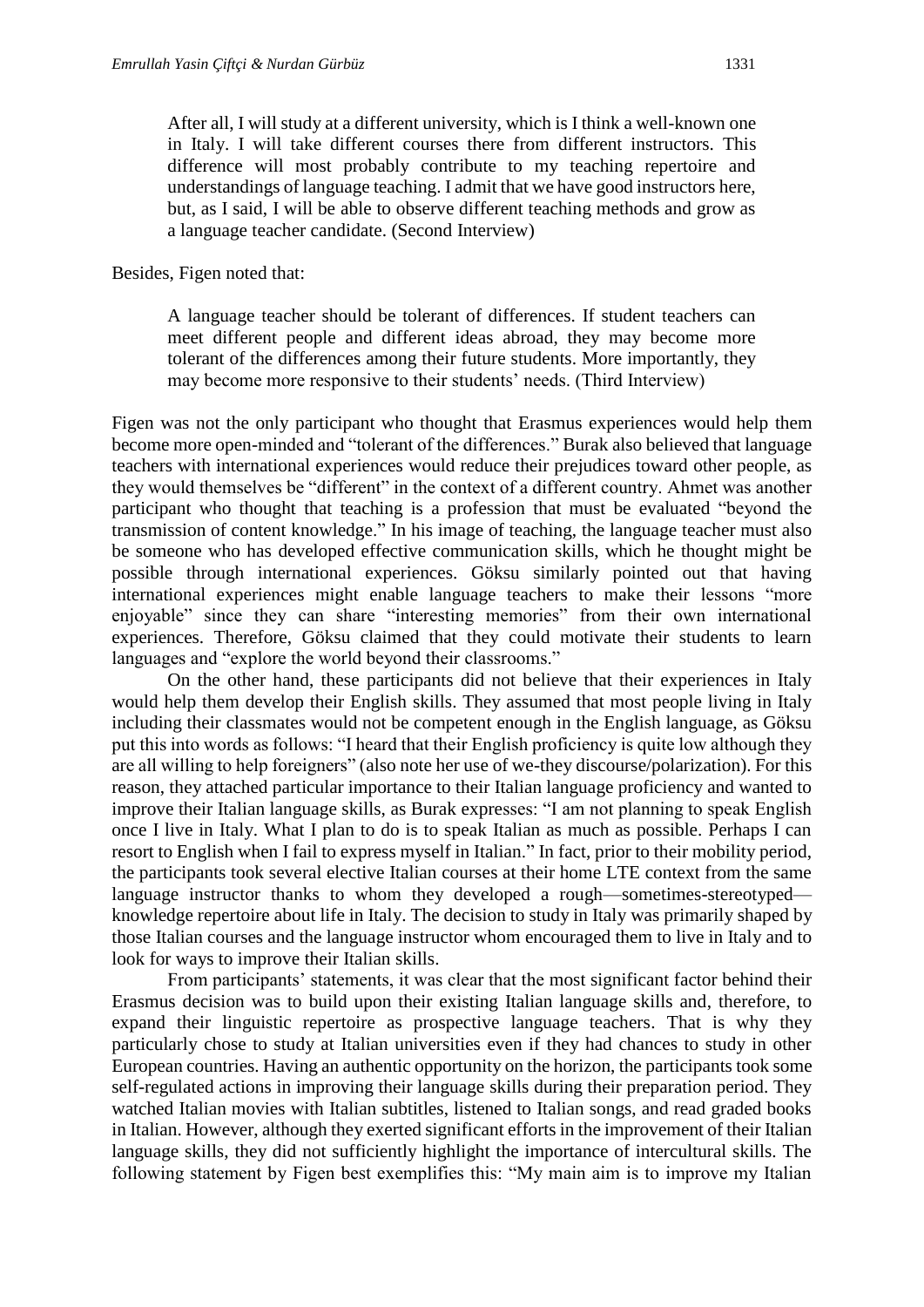skills, not to travel a lot or meet many people." With this statement, she treated additional language acquisition processes as disconnected events from real-life intercultural interactions, which was a prevalent attitude among the participants.

Although they had language learning as the primary motivation, they did not come up with concrete strategies on how to improve it in the host context. They, in a sense, believed that being present in an Italian-speaking context would automatically render language-related gains. In that regard, they held naïve expectations and seemed to have been influenced by dominant discourses of study abroad without a deep critical reflection, though some of them had ethnorelative tendencies concerning interculturality. Therefore, the participants arguably did not prepare well for their mobility period, particularly in terms of (critical) interculturality. Developing sophisticated levels of interculturality prior to a mobility period can maximize/optimize linguistic and interculturality gains that might be possible to reach through short-term study abroad experiences. With this in mind, we move on to our discussions, conclusions, and recommendations.

#### **Discussions, Conclusions, and Recommendations**

In this article, we set out to describe intercultural sensitivity orientations of a cohort that consisted of four prospective English language teachers who studied at a Turkish university. These student teachers prepared to study at three different Italian universities within the Erasmus program for one semester. The impetus behind this case study was a common caveat in the literature: participants' intercultural sensitivity prior to an international mobility program might significantly influence the quality and quantity of the outcomes gained from such programs (Baker-Smemoe et al., 2014; Brown & Holloway, 2008; Byram & Feng, 2006; Goldoni, 2013; Jackson, 2008b, 2010; Martinsen, 2010). Driven by this caveat, our interpretive analyses based on the DMIS (Bennett, 1993) revealed that most of the participants aligned mainly with the ethnocentric perspectives although they stood on different, multiple positions along the ethnocentric or sometimes ethnorelative continuum. Ahmet was the participant whose statements reflected mostly ethnorelative viewpoints. Figen was another participant who also unfolded a significant number of ethnorelative statements despite the prevalence of ethnocentrism in her statements. On the other hand, Burak and Göksu aligned mostly with ethnocentric stages, namely defense/reversal and minimization.

While qualitative research does not target positivist generalizability, findings can convey a lot about interculturality understandings even through a small population. Readers, therefore, should evaluate this study in terms of its theoretical transferability rather than its empirical generalizability. In this way, they can establish a connection between our analysis and their own personal and professional experiences. Thus, our findings could be relatable to other similar contexts (Stake, 2000). In that regard, our findings support what Çiftçi and Karaman (2018) found out in their study in which participants were arguably not well prepared for their upcoming mobility period in terms of interculturality, criticality, and reflexivity.

The participants in our study did not highlight intercultural aspects of short-term study abroad and tended to believe that being present at the target context would be sufficient to improve their language repertoire, thereby lacked a plausible awareness of the sociocultural and affective factors involved in short-term study abroad. Although this argument does not necessarily postulate that these participants will fail to benefit from their Erasmus experiences, having language-learning motivation alone may not maximize/optimize opportunities to get to know new people and practice/expand language and intercultural skills once abroad. The participants, therefore, needed to develop more critical and complex understandings of cultural concepts prior to their mobility period, as the understandings of interculturality that do not mold interlocutors into few static identity categories are essential for intercultural, linguistic,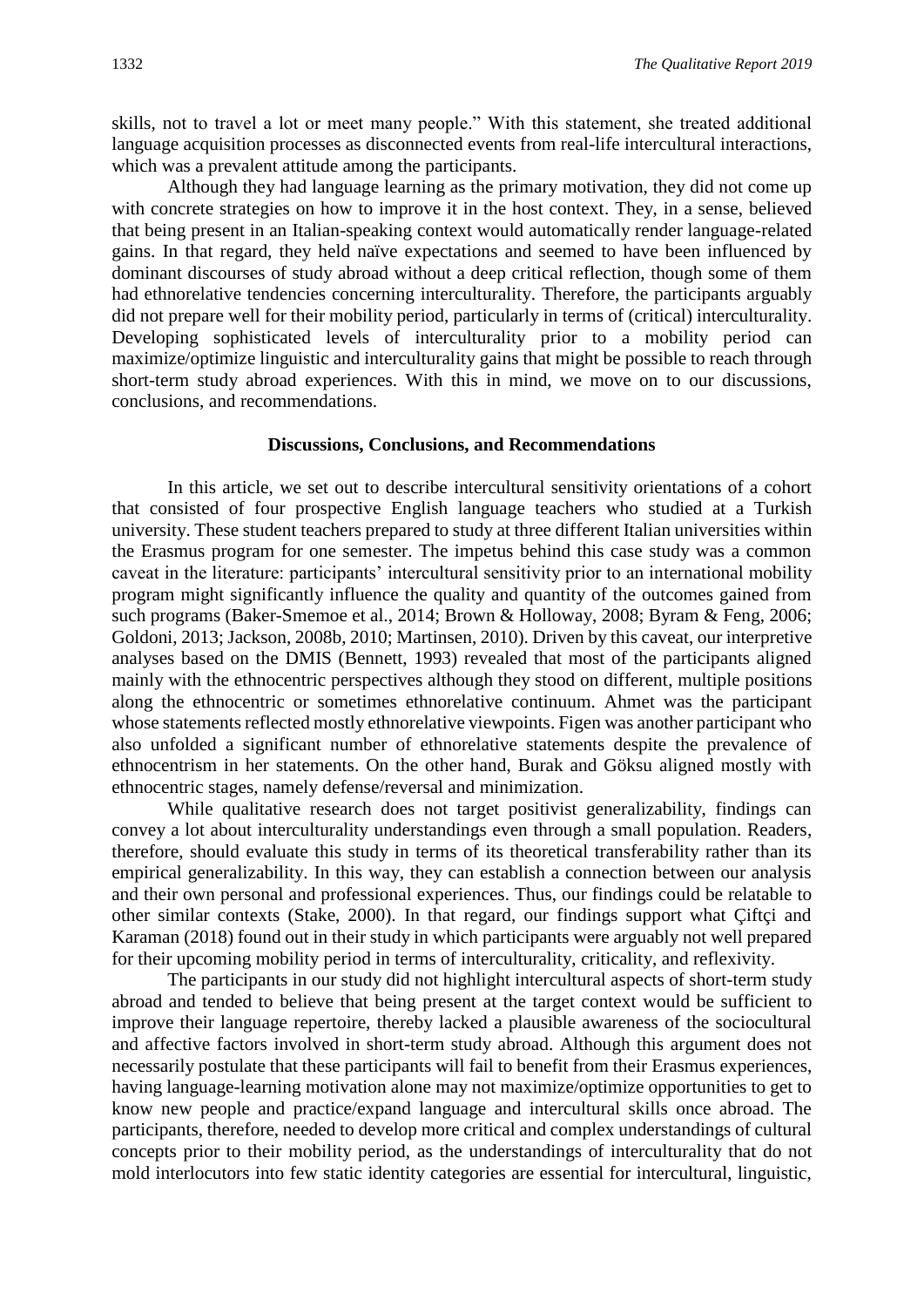professional, and personal development (Coleman, 2015; Isabelli-Garcia, 2006; Martinsen, 2011). Clearly, "in this globalized, interconnected world, intercultural competence is as vital as foreign language competence and it is simply naive to assume that they will develop automatically and simultaneously" (Jackson, 2011, p. 183). Language teacher educators or people who are responsible for the preparation of study abroad candidates, therefore, should not assume that having a certain level of language proficiency or language-learning motivation is a good predictor of interculturality development and personal expansion.

However, the participants should not be blamed for their intercultural unpreparedness, as preparation to study abroad must be a systemic concern that may involve teacher educators, participants, home and host institutions, student services, international offices, and national and supranational organizations. Therefore, systemic efforts or preparation programs involving multiple parties that are competent at different dimensions of short-term study abroad should be developed in order to offer a sound preparation period. For the participants in this study, there was a need for a well-defined and guided intercultural preparation program that could involve the development of language and intercultural skills. Through a carefully designed curriculum that can be deployed before, during, and after students' experiences abroad, future participants can maximize/optimize the outcomes of the mobility programs in terms of linguistic skills and (critical) interculturality (Bloom & Miranda, 2015). To help future participants prepare better for their mobility period, systemic efforts can benefit from existing approaches or projects such as Intercultural Education Resources for Erasmus Students and their Teachers (IEREST; [http://www.ierest-project.eu/\)](http://www.ierest-project.eu/), which offer a set of teaching modules in order to help study abroad participants stimulate intercultural awareness and personal growth before, during, and after the mobility period. The main aim is to prepare and help participants reflect critically on stereotypes, ethnocentrism, and static understandings of cultural notions. In that regard, helping participants develop an ethnorelative mindset is crucial, as this mindset paves the way for complex conversations with oneself, challenging taken-for-granted assumptions around cultural issues, considering unequal power relations among human groups, and challenging ideas about both the Self and Other. Therefore, intercultural preparation programs based on (critical) interculturality activities can help student teachers develop an ethnorelative mindset and benefit from short-term study abroad (see also Holmes, Bavieri, Ganassin, & Murphy, 2016; Jackson, 2015 for further ways to stimulate IC).

Since, in this study, the participants' motivations did not go beyond typical study abroad promises such as improving language skills and having a good time, it could be argued that they were encouraged with plain promises of abundant gains. In other words, they were influenced by the dominant study abroad ideologies (Härkönen & Dervin, 2016). If they rely excessively and naively on such ideologies, they may end up with a touristic agenda and return with fewer intercultural or linguistic gains than expected. Instead, as part of their preparation, the future participants should be encouraged to evaluate critically the presentation of particular countries and study abroad programs through media, word of mouth, and literature in order to prevent a disparity between reality and expectations. In addition to the efforts that are taken to help participants develop intercultural sensitivity, reflect on people's personal and cultural multiplicity, and acknowledge power relations, program participants can also be guided "to reflect more in-depth on their own goals -why they wanted to study abroad- and to deconstruct ready-made discourses on the experiences of mobility" (Härkönen & Dervin, 2016, p. 43).

Finally, yet importantly, a few words should be reserved for the methodological aspects of further research efforts. Although the extant literature on (critical) interculturality, theoretical perspective of the DMIS, and case study methodology collectively helped us to frame and coherently design our research, further research efforts may also consider assessing intercultural sensitivity over longer timescales and therefore may follow further complex and longitudinal procedures involved in the interculturality development through short-term study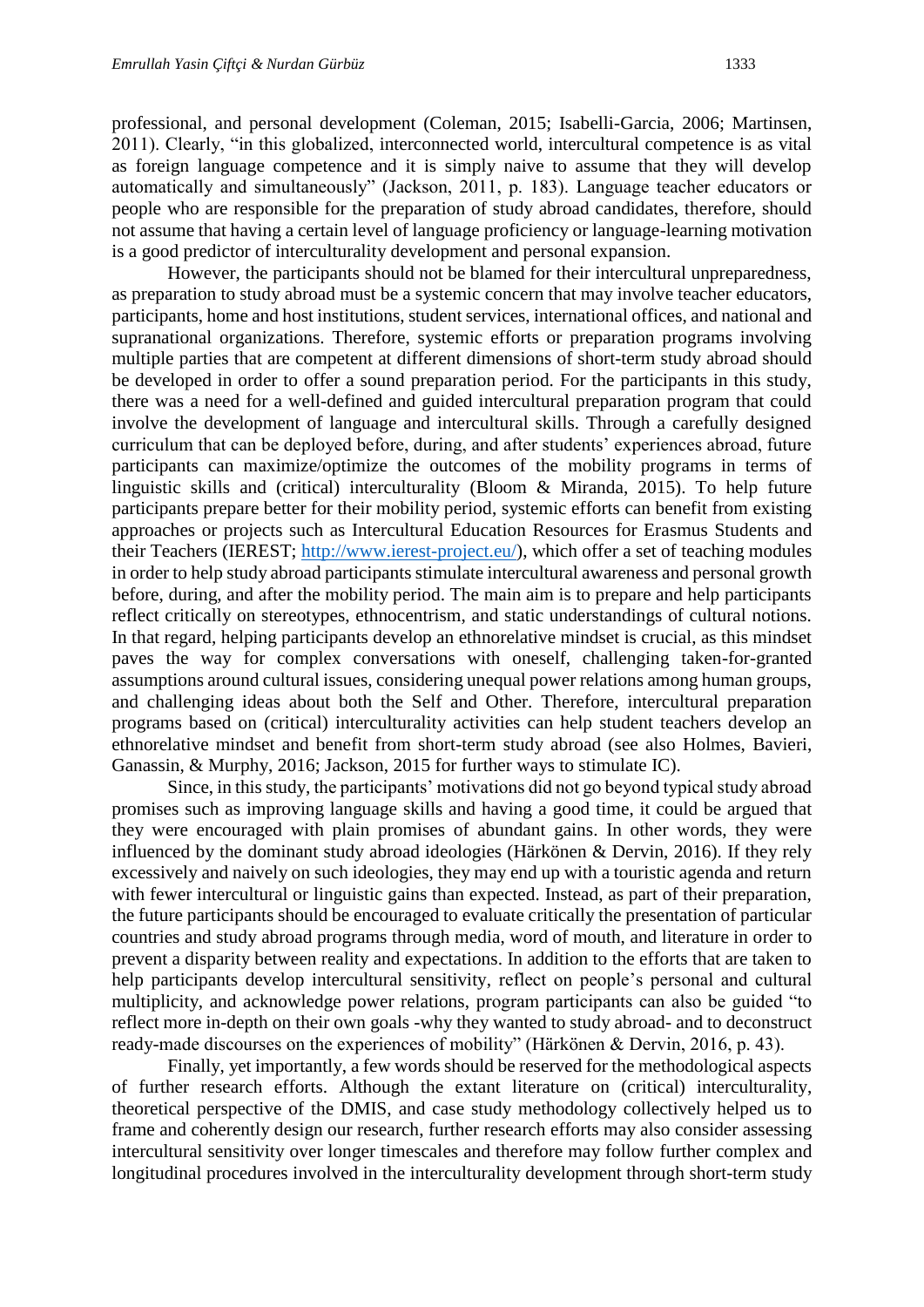abroad. In addition, such comprehensive studies can collect data on the co-construction of interculturality in real time communication (Dervin, 2016), which could also be triangulated by a number of other introspective and retrospective methods (see Spitzberg & Changnon, 2009 for a review of IC models; Fantini, 2009 for different ways to assess IC; and Dervin, 2010 for a critical review of assessing IC). With the help of such increasing complex and critical efforts, language teacher educators can effectively revise and refine LTE structures and study abroad components. As a result, study abroad participants can increase chances for engaging in sophisticated, critical, and reflexive instances of intercultural communication and, therefore, can increase chances for complex, multidimensional linguistic and intercultural growth.

#### **References**

- Ahern, K. J. (1999). Ten tips for reflexive bracketing. *Qualitative Health Research*, *9*(3), 407- 411.
- Allen, L. Q. (2010). The impact of study abroad on the professional lives of world language teachers. *Foreign Language Annals*, *43*(1), 93-104.
- Allport, G. (1954). *The nature of prejudice*. Reading, MA: Addison-Wesley.
- Baker, W. (2011). Intercultural awareness: Modelling an understanding of cultures in intercultural communication through English as a lingua franca. *Language and Intercultural Communication*, *11*(3), 197-214.
- Baker-Smemoe, W., Dewey, D. P., Bown, J., & Martinsen, R. A. (2014). Variables affecting L2 gains during study abroad. *Foreign Language Annals*, *47*(3), 464-486.
- Baxter, P., & Jack, S. (2008). Qualitative case study methodology: Study design and implementation for novice researchers. *The Qualitative Report*, *13*(4), 544-559. Retrieved from<https://nsuworks.nova.edu/tqr/vol13/iss4/2>
- Beaven, A., & Borghetti, C. (2016). Interculturality in study abroad. *Language and Intercultural Communication*, *16*(3), 313–317.
- Bennett, M. J. (1993). Towards ethnorelativism: A developmental model of intercultural sensitivity. In R. M. Paige (Ed.), *Education for the intercultural experience* (2nd ed., pp. 21-71). Yarmouth, ME: Intercultural Press.
- Bennett, J., & Bennett, M. (2004). Developing intercultural sensitivity: An integrative approach to global and domestic diversity. In D. Landis, J. Bennett, & M. Bennett (Eds.), *Handbook of intercultural training* (pp. 145–167). Thousand Oaks, CA: Sage Publications.
- Bloom, M., & Miranda, A. (2015). Intercultural sensitivity through short-term study abroad. *Language and Intercultural Communication*, *15*(4), 567-580.
- Bourdieu, P. (1991). *Language and symbolic power*. Cambridge, MA: Harvard University Press.
- Brown, L., & Holloway, I. (2008). The adjustment journey of international postgraduate students at an English university: An ethnographic study. *Journal of Research in International Education*, *7*(2), 232-249.
- Byram, M. (2014). Twenty-five years on–from cultural studies to intercultural citizenship. *Language, Culture and Curriculum*, *27*(3), 209-225.
- Byram, M., & Feng, A. (Eds.). (2006). *Living and studying abroad: Research and practice*. Toronto: Multilingual Matters.
- Byram, M., Holmes, P., & Savvides, N. (2013). Intercultural communicative competence in foreign language education: Questions of theory, practice and research. *The Language Learning Journal*, *41*(3), 251-253.
- Byrd Clark, J. S., & Dervin, F. (Eds.). (2014). Reflexivity in language and intercultural education: Rethinking multilingualism and interculturality. New York NY: Routledge.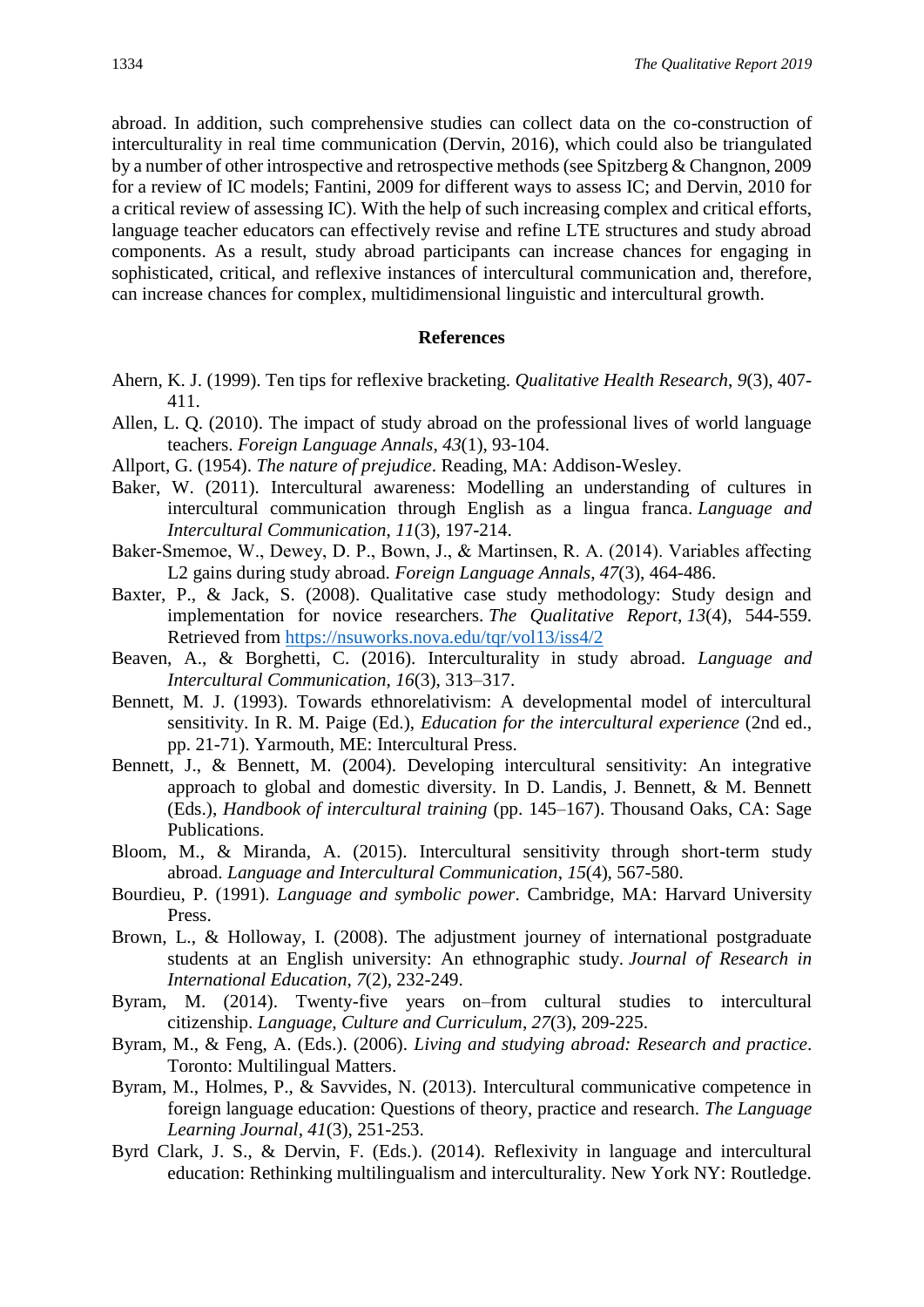- Coleman, J. A. (2013). Researching whole people and whole lives. In C. Kinginger (Ed.), *Social and cultural aspects of language learning in study abroad (pp. 17–44).* Amsterdam: John Benjamins.
- Coleman, J. A. (2015). Social circles during residence abroad: What students do, and who with. In R. Mitchell, N. Tracy-Ventura, & K. McManus (Eds.), *Social interaction, identity and language learning during residence abroad* (pp. 33–52). EuroSLA Monographs Series, 4. European Second Language Association.
- Creswell, J. W. (2012). *Qualitative inquiry and research design: Choosing among five approaches* (3rd ed.) Thousand Oaks, CA: Sage Publications.
- Cushner, K. (2011). Intercultural research in teacher education: An essential intersection in the preparation of globally competent teachers. *Action in Teacher Education*, *33*(5-6), 601- 614.
- Çiftçi, E. Y., & Karaman, A. C. (2018). 'I do not have to love them, I'm just interested in their language': Preparation for a study abroad period and the negotiation(s) of intercultural competence. *Language and Intercultural Communication*, *18*(6), 595-612.
- Çiftçi, E. Y., & Karaman, A. C. (2019). Short-term international experiences in language teacher education: A qualitative meta-synthesis. *Australian Journal of Teacher Education*, *44*(1), 93-119.
- Deardorff, D. K. (2006). Identification and assessment of intercultural competence as a student outcome of internationalization. *Journal of Studies in International Education, 10*(3), 241-266.
- Dervin, F. (2010). Assessing intercultural competence in language learning and teaching: A critical review of current efforts. In F. Dervin & E. Suomela-Salmi (Eds.), *New approaches to assessment in higher education* (pp. 157-173). Bern: Peter Lang.
- Dervin, F. (2016). *Interculturality in education: A theoretical and methodological toolbox*. Basingstoke, UK: Palgrave.
- Dooly, M., & Villanueva, M. (2006). Internationalisation as a key dimension to teacher education. *European Journal of Teacher Education, 29*(2), 223-240.
- Engle, L., & Engle, J. (2003). Study abroad levels: Toward a classification of program types. *Frontiers: The Interdisciplinary Journal of Study Abroad*, *9*(1), 1-20.
- Fantini, A. E. (2009). Assessing intercultural competence: Issues and tools. In D. K. Deardorff (Ed.), *The SAGE handbook of intercultural competence* (pp. 456–476). London: Sage.
- Goldoni, F. (2013). Students' immersion experiences in study abroad. *Foreign Language Annals*, *46*(3), 359-376.

Härkönen, A., & Dervin, F. (2016). Study abroad beyond the usual "imagineering"? The benefits of a pedagogy of imaginaries. *East Asia*, *33*(1), 41-58.

- Holliday, A. (2011). *Intercultural communication and ideology*. London, UK: Sage.
- Holmes, P., Bavieri, L., Ganassin, S., & Murphy, J. (2016). Interculturality and the study abroad experience: students' learning from the IEREST materials. *Language and Intercultural Communication*, *16*(3), 452-469.
- Isabelli-Garcia, C. (2006). Study abroad and social networks, motivation and attitudes: Implications for second language acquisition. In M. DuFon & E. Churchill (Eds.), *Language learners in study abroad contexts* (pp. 231–258). Clevedon, UK: Multilingual Matters.
- Isabelli-Garcia, C., Bown, J., Plews, J. L., & Dewey, D. P. (2018). Language learning and study abroad. *Language Teaching*, *51*(4), 439-484.
- Jackson, J. (2008a). Globalization, internationalization, and short-term stays abroad. *International Journal of Intercultural Relations*, *32*(4), 349-358.
- Jackson, J. (2008b). *Language, identity and study abroad: Sociocultural perspectives*. London, UK: Equinox Publishing.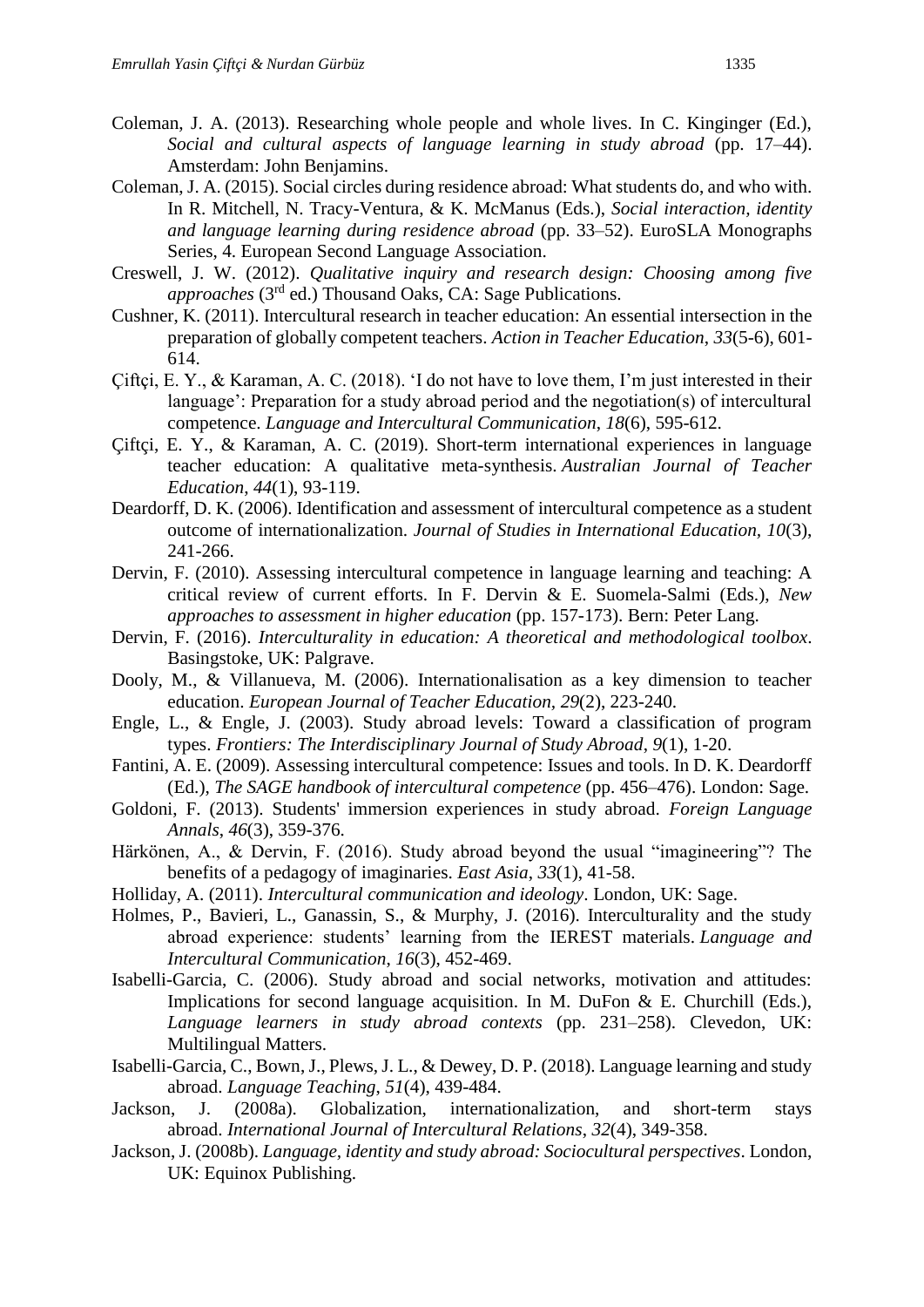- Jackson, J. (2010). *Intercultural journeys: From study to residence abroad*. Basingstoke, UK: Palgrave Macmillan.
- Jackson, J. (2011). Host language, proficiency, intercultural sensitivity, and study abroad. *Frontiers: The Interdisciplinary Journal of Study Abroad*, *21*, 167-188.
- Jackson, J. (2015). Becoming interculturally competent: Theory to practice in international education. *International Journal of Intercultural Relations*, *48*, 91-107.
- Juvan, E., & Lesjak, M. (2011). Erasmus exchange program: Opportunity for professional growth or sponsored vacations? *Journal of Hospitality & Tourism Education*, *23*(2), 23-29.
- Karaman, A. C., & Tochon, F. V. (2007). International student teaching in world language education: Critical criteria for global teacherhood. *Critical Inquiry in Language Studies*, *4*(2-3), 237-264.
- Karaman, A. C., & Tochon, F. V. (2010). Worldviews, criticisms, and the peer circle: A study of the experiences of a student teacher in an overseas school. *Foreign Language Annals*, *43*(4), 583-604.
- Kinginger, C. (2015). Student mobility and identity-related language learning. *Intercultural Education*, *26*(1), 6-15.
- Lave, J., & Wenger, E. (1991). *Situated learning: Legitimate peripheral participation*. New York, NY: Cambridge University Press.
- MacDonald, M., & O'Regan, J. (2012). A global agenda for intercultural communication research and practice. In J. Jackson (Ed.), *The Routledge handbook of language and intercultural communication* (pp. 553-567). New York, NY: Routledge.
- Martinsen, R. A. (2010). Short‐term study abroad: Predicting changes in oral skills. *Foreign Language Annals*, *43*(3), 504-530.
- Martinsen, R. (2011). Predicting changes in cultural sensitivity among students of Spanish during short-term study abroad. *Hispania*, *94*(1), 121-141.
- Marx, H., & Moss, D. M. (2011). Please mind the culture gap: Intercultural development during a teacher education study abroad program. *Journal of Teacher Education*, *62*(1), 35-47.
- Medina, A. L., Hathaway, J. I., & Pilonieta, P. (2015). How preservice teachers' study abroad experiences lead to changes in their perceptions of English language learners. *Frontiers: The Interdisciplinary Journal of Study Abroad*, *25*, 73-91.
- Phillion, J., & Malewski, E. (2011). Study abroad in teacher education: Delving into cultural diversity and developing cultural competence. *Action in Teacher Education*, *33*(5-6), 643-657.
- Pray, L., & Marx, S. (2010). ESL teacher education abroad and at home: A cautionary tale. *The Teacher Educator*, *45*(3), 216-229.
- Saldaña, J. (2009). *The coding manual for qualitative researchers*. Thousand Oaks, CA: Sage.
- Sercu, L. (2006). The foreign language and intercultural competence teacher: The acquisition of a new professional identity. *Intercultural Education*, *17*(1), 55-72.
- Shiri, S. (2015). Intercultural communicative competence development during and after language study abroad: Insights from Arabic. *Foreign Language Annals*, *48*(4), 541- 569.
- Smolcic, E., & Katunich, J. (2017). Teachers crossing borders: A review of the research into cultural immersion field experience for teachers. *Teaching and Teacher Education*, *62*, 47-59.
- Spitzberg, B. H., & Changnon, G. (2009). Conceptualising intercultural competence. In D. Deardorff (Ed.), *The Sage handbook of intercultural competence* (pp. 2–52). Los Angeles, CA: Sage.
- Stake, R. E. (2000). The case study method in social inquiry. In R. Gomm, M. Hammersley, & P. Foster (Eds.), *Case study method* (pp. 19-26). London, UK: Sage.